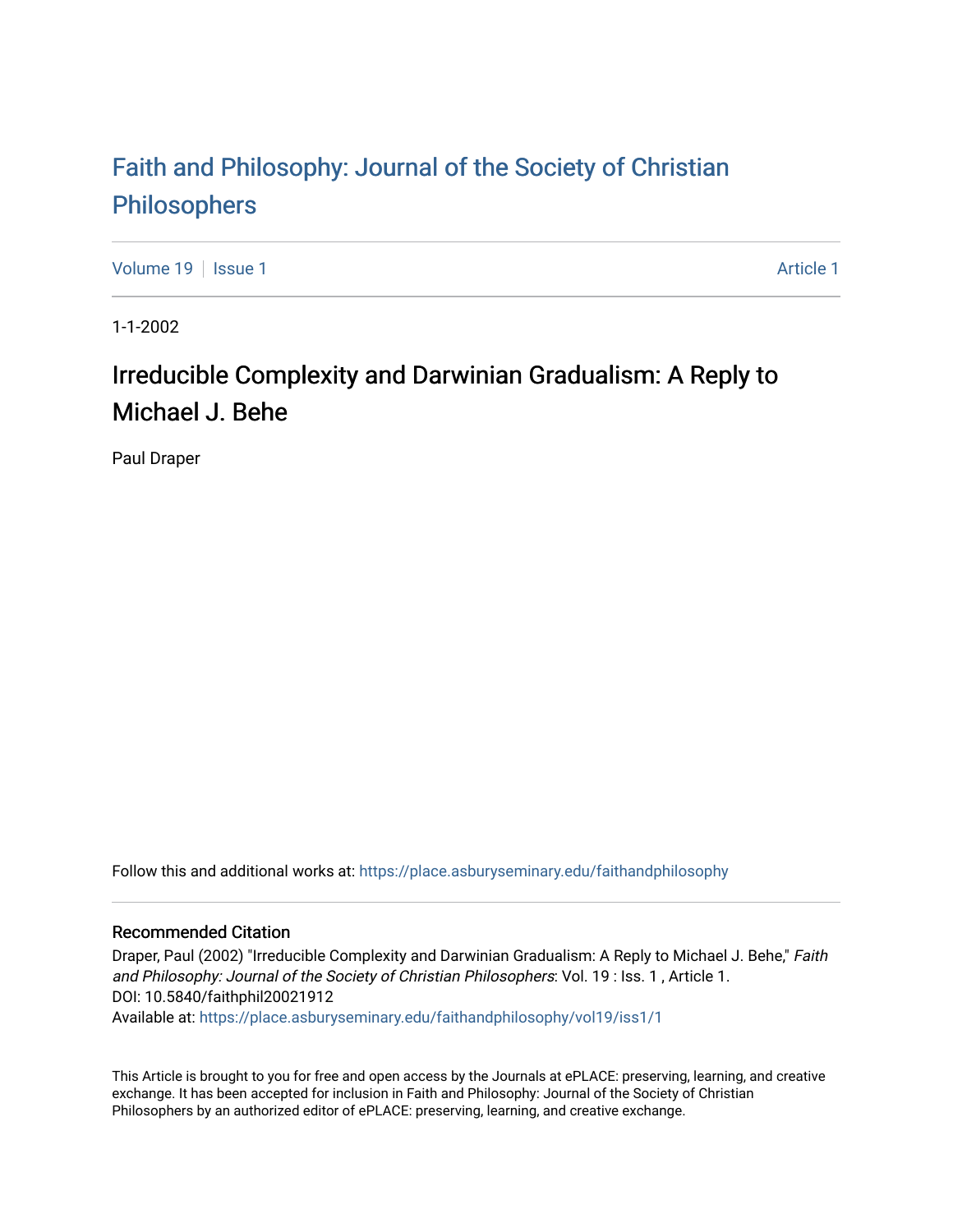## IRREDUCIBLE COMPLEXITY AND DARWINIAN GRADUALISM: A REPLY TO MICHAEL J. BEHE

### Paul Draper

In *Darwin's Black Box,* Michael). Behe argues that, because certain biochemical systems are both irreducibly complex and very complex, it is extremely unlikely that they evolved gradually by Darwinian mechanisms, and so extremely likely that they were intelligently designed. I begin this paper by explaining Behe's argument and defending it against the very common but clearly mistaken charge that it is just a rehash of William Paley's design argument. Then I critically discuss a number of more serious objections to the argument. I conclude that, while Behe successfully rules out some Darwinian paths to the biochemical systems he discusses, others remain open. Thus, his argument against Darwinian gradualism (and ipso facto his argument for intelligent design) is at best incomplete.

In *Darwin's Black Box*, Michael J. Behe<sup>1</sup> argues that, because certain biochemical systems are both irreducibly complex and very complex, it is extremely likely they were designed by an intelligent agent. Behe, who is a biochemist, wrote this book for a popular audience, and it has received a great deal of attention, much of it quite positive, from the popular press.<sup>2</sup> Not surprisingly, it has also been ridiculed by many in the scientific community. Yet it has managed to impress a number of very good philoso $phers<sup>3</sup>$  not, I suspect, because of its philosophical content, which is very limited, but rather because it contains a new and interesting challenge to Darwinism, which is arguably the most philosophically significant scientific theory ever formulated. My goal in this paper will be to show that, while this challenge is both more original and, with a few modifications, more powerful than many of Behe's critics realize, it is incomplete and for that reason does not refute Darwinism.

I will divide the body of my paper into three main sections, followed by a brief conclusion. In the first section, I will explain Behe's design argument. In the second, I will defend it against the very common but clearly mistaken charge that it is just a rehash of William Paley's design argument, which Darwin refuted over a century ago. And in the third section, I will critically discuss a number of more serious objections to Behe's argument. Some of these objections can be answered by modifying his argument. But others expose sizable holes in the argument, and I am unable to see how Behe could fill them.

FAITH AND PHILOSOPHY Vol. 19 No.1 January 2002 All rights reserved

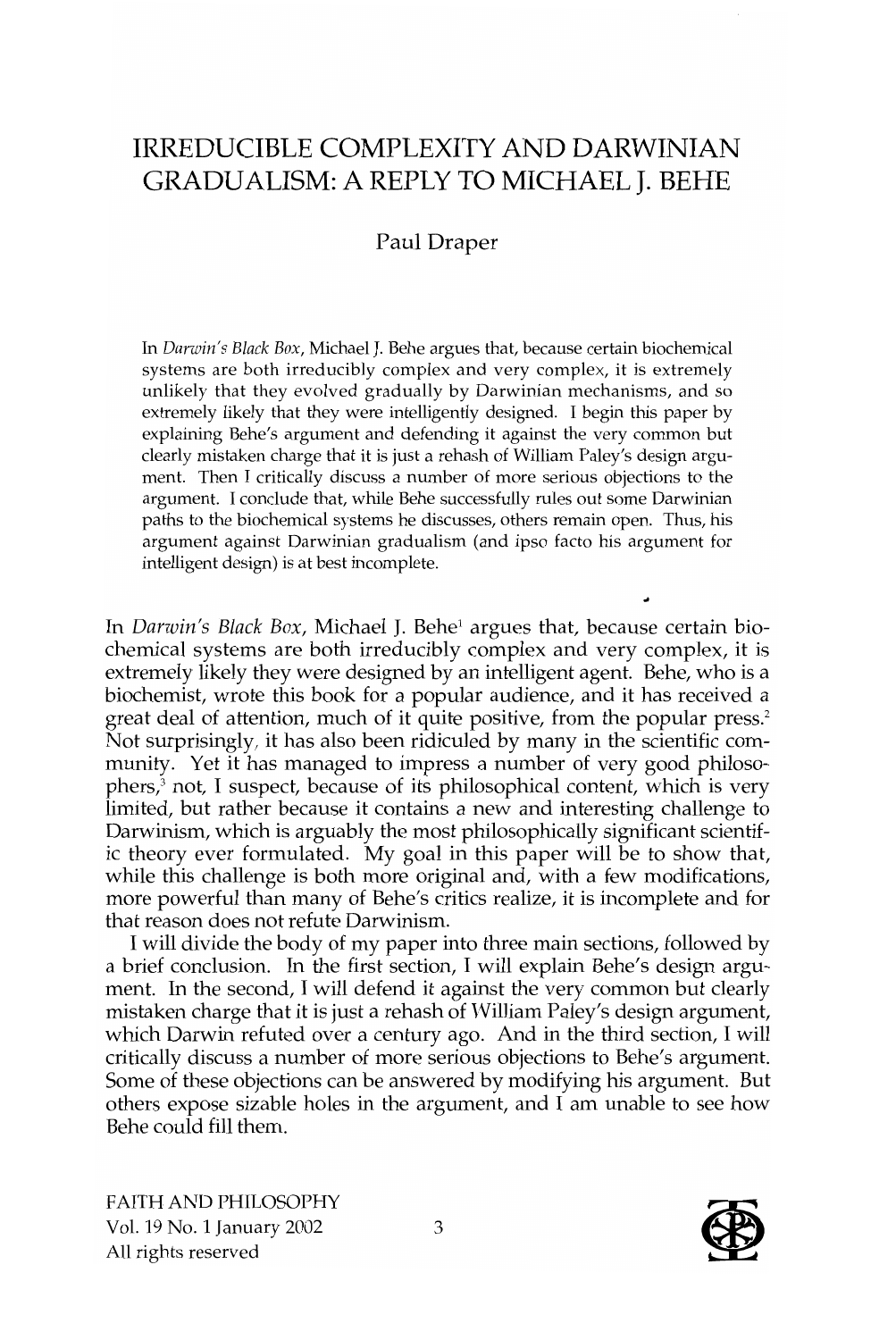Behe's design argument has two stages. The first stage, which is developed in the first two parts of his tripartite book, appeals to the existence of biochemical "machines" in an attempt to show that Darwinism is very probably false. It is important to be clear, however, on exactly what aspect of Darwinism Behe is attacking. He disputes neither common ancestry nor the operation of natural selection. Rather, it is Darwin's gradualism that Behe rejects. Specifically, he attempts to meet a challenge that Darwin himself issued: "If it could be demonstrated that any complex organ existed, which could not possibly have been formed by *numerous, successive, slight modifications,* my theory would absolutely break down."4 Of course, there is an important connection between natural selection and gradualism. Natural selection can work on small successive changes or on sudden big changes, but, as Richard Dawkins has pointed out/ it cannot *explain* a complex system like the human eye unless it operates on a long series of small changes. This is why Darwin says his theory would break down if it could be shown that a complex organ could not have evolved gradually. If such an organ appears suddenly, then it does not explain that organ's complexity to point out that the organ gave the organism in which it first appeared an advantage in the struggle to survive and so through heredity became increasingly common in the population to which that organism belonged. So by attacking gradualism, Behe is attacking Darwin's view that natural selection can explain biological complexity.

The second stage of Behe's argument, which is defended in the third part of his book, attempts to show that, if certain biochemical systems were not put together gradually, then it is highly probable they were designed by one or more intelligent agents. This part of Behe's argument is not sufficiently developed to be of interest to philosophers. Hehe, keep in mind, is a biochemist, and so his failure to discuss the logical details of his inference from the falsity of Danvinian gradualism to the truth of intelligent design is not surprising. He believes that the correctness of this inference is or should be obvious (at least once complexity theory and symbiosis are ruled out as alternative non-gradualist explanations) and for that reason does little (by philosophical standards) to defend it.<sup>6</sup> Thus, I will ignore this part of Behe's argument, focusing instead on his very interesting challenge to Darwinian gradualism.

Behe bases this challenge on the claim that certain biochemical systems like the cilium and the blood clotting cascade are *irreducibly complex-that* is, they are "composed of several well-matched, interacting parts that contribute to the basic function, wherein the removal of any of the parts causes the system to effectively cease functioning" (p. 39). To help us understand this definition, Behe provides a simple non-biological example: a mousetrap of the common household variety. This system fits his definition nicely. It is composed of several-five to be exact-interacting, well-matched parts, all of which contribute to the basic function of the system, which is to kill mice. Most importantly, the removal of any of the parts would cause the system to cease functioning: a hammer is needed to deliver the killing blow, a spring and holding bar are required to arm the hammer, a catch is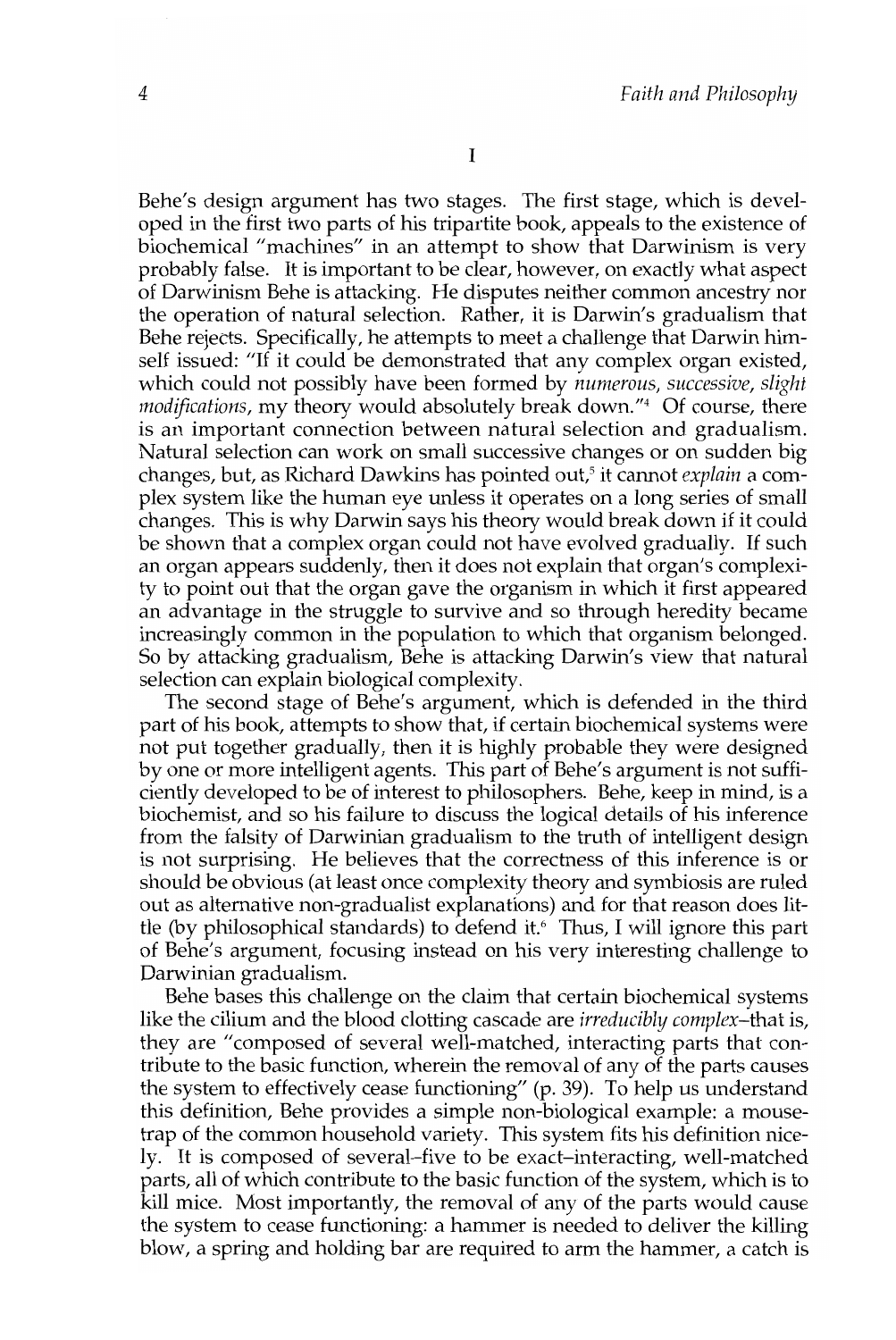crucial both for arming the hammer and for detecting the pressure of small feet, and a platform is essential for anchoring the other parts.

How, according to Behe, does the existence of irreducibly complex biochemical systems show that Darwinian gradualism is false? His argument-as stated in the first part of his book-proceeds as follows. If gradualism is true, then these biochemical systems are produced either directly or indirectly by slight, successive modifications of a precursor system. But they "cannot be produced directly (that is, by continuously improving the initial function, which continues to work by the same mechanism) by slight, successive modifications of a precursor system, because any precursor to an *irreducibly* complex system that is missing even a single part is by definition nonfunctional" (p. 39; my emphasis). And while it is possible that they are gradually produced indirectly-that is, via an evolutionary path on which a change occurs either in the system's function or in the mechanism by which the system performs its function-this is extremely improbable because they are *very* complex: "As the complexity of an interacting system increases,  $\dots$  the likelihood of  $\dots$  an indirect route drops precipitously" (p. 40). Behe concludes that gradualism is very probably false-it is highly unlikely that these biochemical systems are produced by slight, successive modifications of a precursor system.

Notice that, in this initial statement of the argument, Behe uses the *irreducibility* of a system's complexity to rule out (as conceptually impossible) direct evolutionary routes-that is, routes that do not involve a change in function or mechanism-while the fact that a system is *very* complex-it has very many parts (p. 4S)-is used to rule out (as highly improbable) indirect evolutionary routes. Many of Behe's critics ignore this dual aspect of Behe's argument when they offer alleged counterexamples to Behe's position that Darwinian mechanisms did not produce the sort of systems he discusses. Either they give examples of very complex systems that evolved gradually but are not (at least so far as we can tell) irreducibly complex, or they give examples of irreducibly complex systems that evolved gradually, but ignore the fact that those systems do not exhibit a high degree of complexity.

An example of the first sort of mistake can be found in a reply to Behe offered by Niall Shanks (a philosopher) and Karl H. Joplin (a biologist).? They argue that complex biochemical systems typically exhibit considerable redundancy, which implies that parts can be removed without a complete loss of function. Such redundancy also helps us to see how such systems could have evolved step by step. But Behe is not committed to claiming that all biochemical systems exhibit irreducible complexity or that no biochemical systems evolved gradually in a Darwinian fashion. And Shanks and Joplin offer no evidence that the biochemical systems to which Behe appeals exhibit redundant complexity. Thus, no damage is done to Behe's argument when they point out that other very complex biochemical systems do exhibit redundant and hence reducible complexity and suggest how those systems might have evolved gradually.<sup>8</sup>

An example of the second sort of mistake can be found in a recent book by Kenneth R. Miller (a cell biologist), who tells the following well-known Darwinian success story: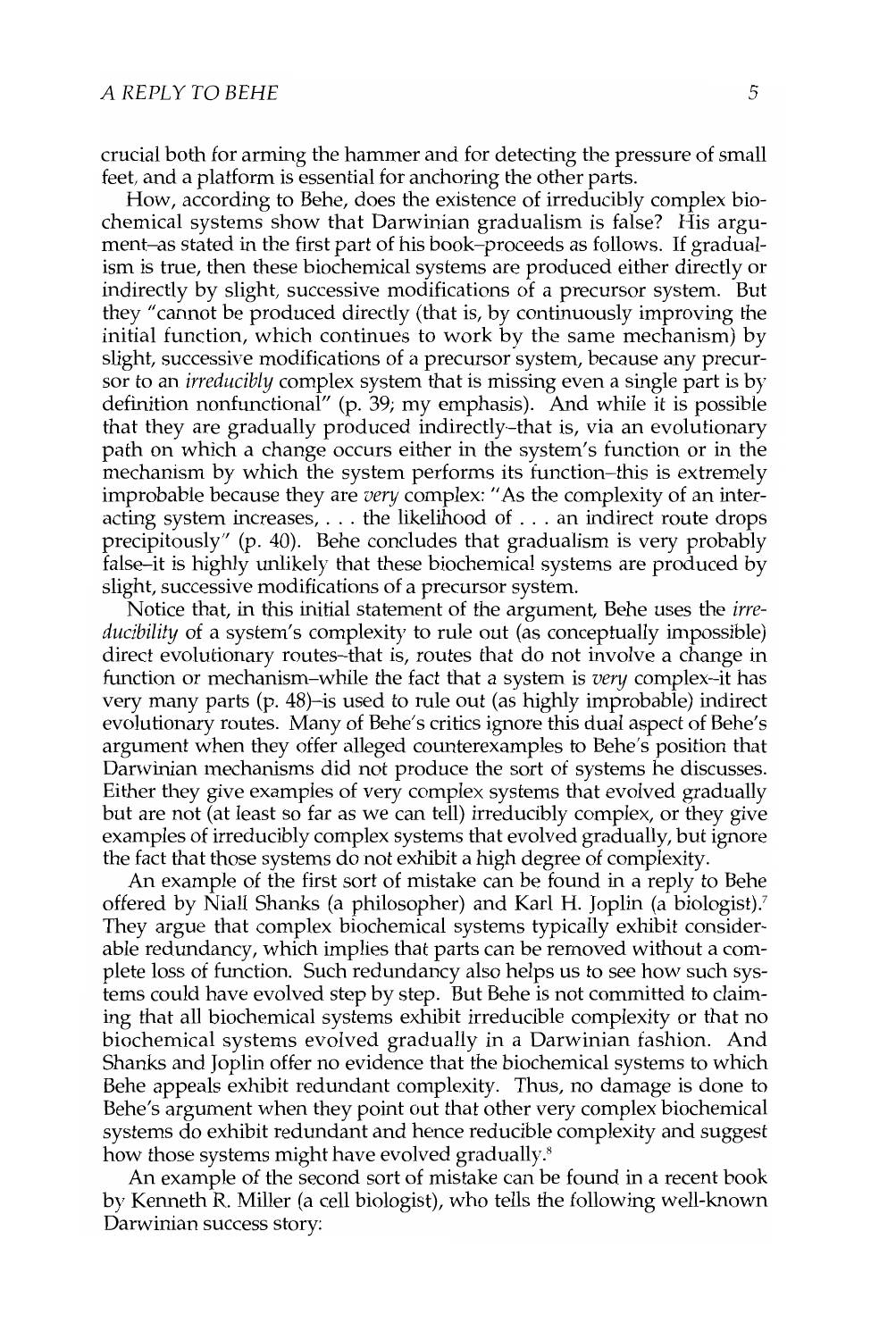The three smallest bones in the human body-the *malleus, incus,* and *stapes-carry* sound vibrations across the middle ear, from the membrane-like tympanum (the eardrum) to the oval window. This fivecomponent system perfectly fits the criterion of irreducible complexity-if anyone of its parts is taken away or modified, hearing is lost. This is the kind of system that evolution supposedly cannot produce, since, as Behe has said, it would have to "arise as an integrated unit, in one fell swoop." Unfortunately for design theorists, the fossil record elegantly and precisely documents exactly how this system formed.

During the evolution of mammals, over several million years, two of the bones that originally formed the rear portion of the reptilian lower jaw were gradually pushed backwards and reduced in size until they migrated into the middle ear, forming the bony connections that carry vibrations into the inner ears of present-day mammals. This is an example of a system of perfectly formed interlocking components, specified by multiple genes, that was gradually refashioned and adapted for another purpose altogether-something that evolution's critics [including, Miller believes, Behe] claim to be *impossible.9* 

Miller concludes: "Remember Behe's statement that 'any precursor to an irreducibly complex system that is missing a part is by definition nonfunctional'? Well, there's just no other word for it-that statement is wrong."<sup>10</sup>

But Miller's example of the mammalian ear certainly does not justify this conclusion. For Behe does not mean to rule out by *definition* functioning precursors to irreducibly complex systems that are missing parts but serve either a different function or the same function by a different mechanism. And if Miller is right that the mammalian ear is irreducibly complex, $<sup>11</sup>$  then</sup> that is precisely what we have in the case of the malleus, incus, and stapes. We have a perfect example of how it is possible, as Behe admits, for an irreducibly complex system to evolve gradually by an *indirect* route. One of the three bones of the mammalian middle ear came from a reptilian ear, which functioned by a different mechanism. The other two came from a reptilian jaw, the function of which was obviously not to transmit sound vibrations.

Thus, if this example is any threat at all to Behe's argument, it is because it provides evidence against Behe's claim that the indirect, gradual evolution of the biological systems he discusses is very unlikely. But it fails even to do this. For even if the mammalian ear is irreducibly complex, it is not the irreducible complexity of the systems Behe discusses that is supposed to make their gradual indirect evolution unlikely, but rather their high degree of complexity. And the mammalian ear has only five components. Thus, though it may be *irreducibly* complex, it is not *very* complex, and hence proof of its gradual indirect evolution does no damage to Behe's argument.<sup>12</sup>

Behe's critics have raised three main sorts of objections to his argument against Darwinian gradualism. Some deny that the biochemical systems upon which Behe bases his case are irreducibly complex. Some maintain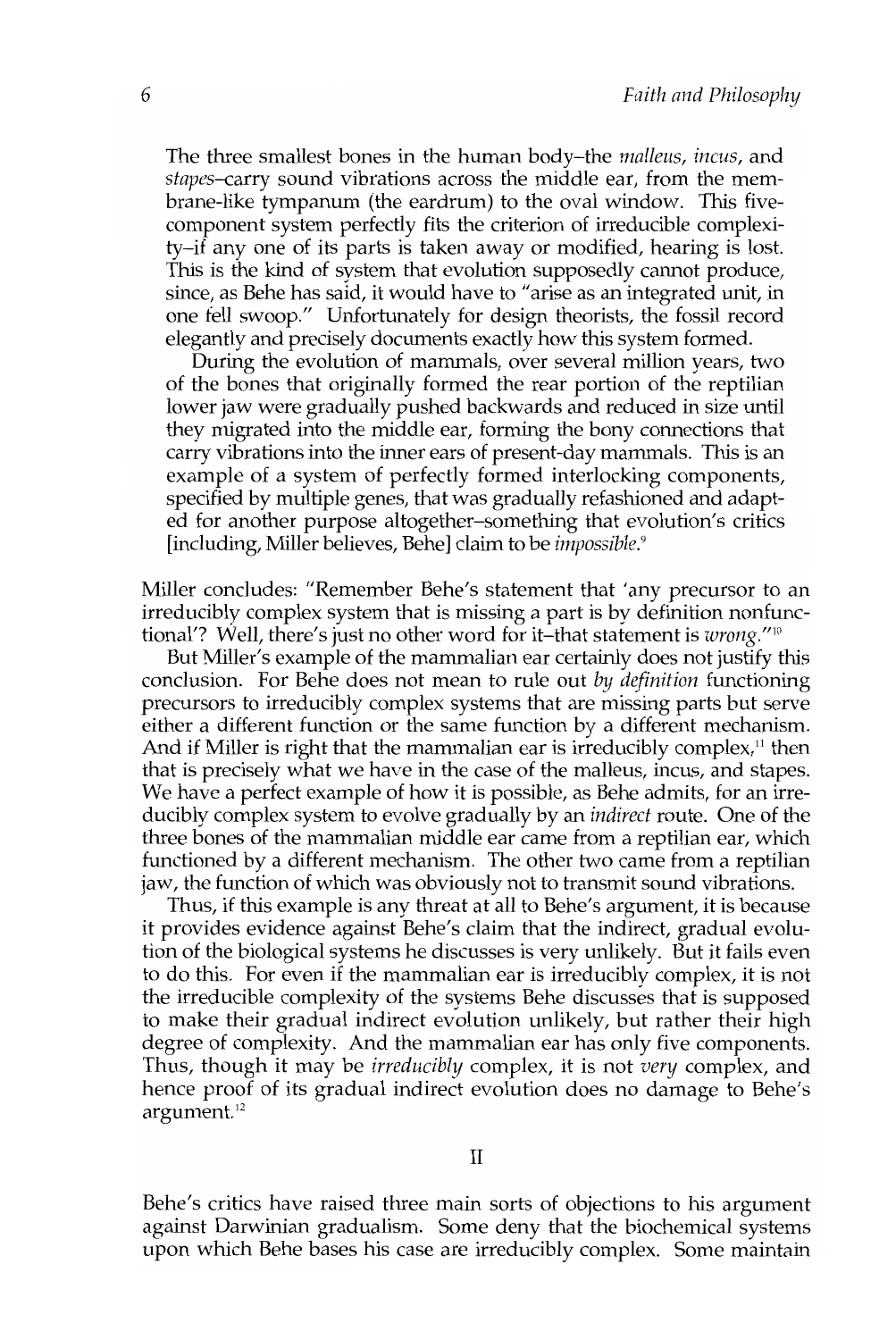that the indirect Darwinian evolution of these systems is not unlikely. And some attack Behe's position on direct Darwinian routes-they claim that, even without any change in function or mechanism, the gradual evolution of an irreducibly complex system is possible. I will raise or discuss objections of all these sorts in Section **III.** But first, T would like to defend Behe against what is perhaps the most common criticism of his book.

Most reviewers complain that the book is unoriginal-that Behe has just taken William Paley's old design argument and dressed it up in new biochemical clothing. For example, Peter Atkins (a chemist) claims that Behe's 'book is a tiresome reworking at the molecular level of the timeworn "design argument."<sup>13</sup> And Miller says that "Behe would like us to believe that he has discovered a new biological principle called 'design.' But the real news in *Darwin's Black Box* is not design .... It is, instead, that a classic argument from the nineteenth century could be attractively rewrapped in the shiny packaging of biochemistry. $i_{14}$  Miller adds that Behe's argument is doomed to fail, on the grounds that Paley's argument was refuted by Darwin (and more recently by Dawkins).<sup>15</sup> Both Atkins and Miller are confident that what did not work at the level of the organism will not work at the level of the cell.<sup>16</sup> Behe himself appears to lend credibility to this charge by emphasizing the similarity of his argument to Paley's and by contending that Paley's argument has never been refuted (p. 213). I believe, however, that this charge is both misleading and unfair, especially when used to justify pessimism about the success of Behe's argument. Though the truth of my belief may already be obvious to anyone who has read both Paley's *Natural Theology* and the first section of this paper, it is nevertheless useful to compare Paley's argument to Behe's, both in order to highlight certain distinctive features of Behe's argument and in order to explain why Behe makes the provocative claim that Paley has never been refuted.

Paley was even less interested in the logical details of his inference from natural mechanical order to design than Behe is. He used an analogy to defend his inference (his famous watch example<sup>17</sup>), but obviously that's no reason to think he intended his argument to be analogical. If we interpret it instead as an instance of inference to the best available explanation, then it can be summarized as follows:

- 1. Some natural systems (e.g. the human eye) are mechanically ordered (i.e. they exhibit the same sort of order as watches and other machines produced by human beings).
- 2. Intelligent design is a very good explanation of mechanical order.
- 3. No other explanation (or no equally good explanation) of mechanical order is available.
- 4. Every instance of mechanical order has an explanation.
- So,
	- S. Some natural systems were (probably) intelligently designed.

According to Elliott Sober, this argument was not refuted until Darwin published his *Origin of Species.* Sober claims that, although Hume may have refuted Paley's argument, interpreted as an argument by analogy, Hume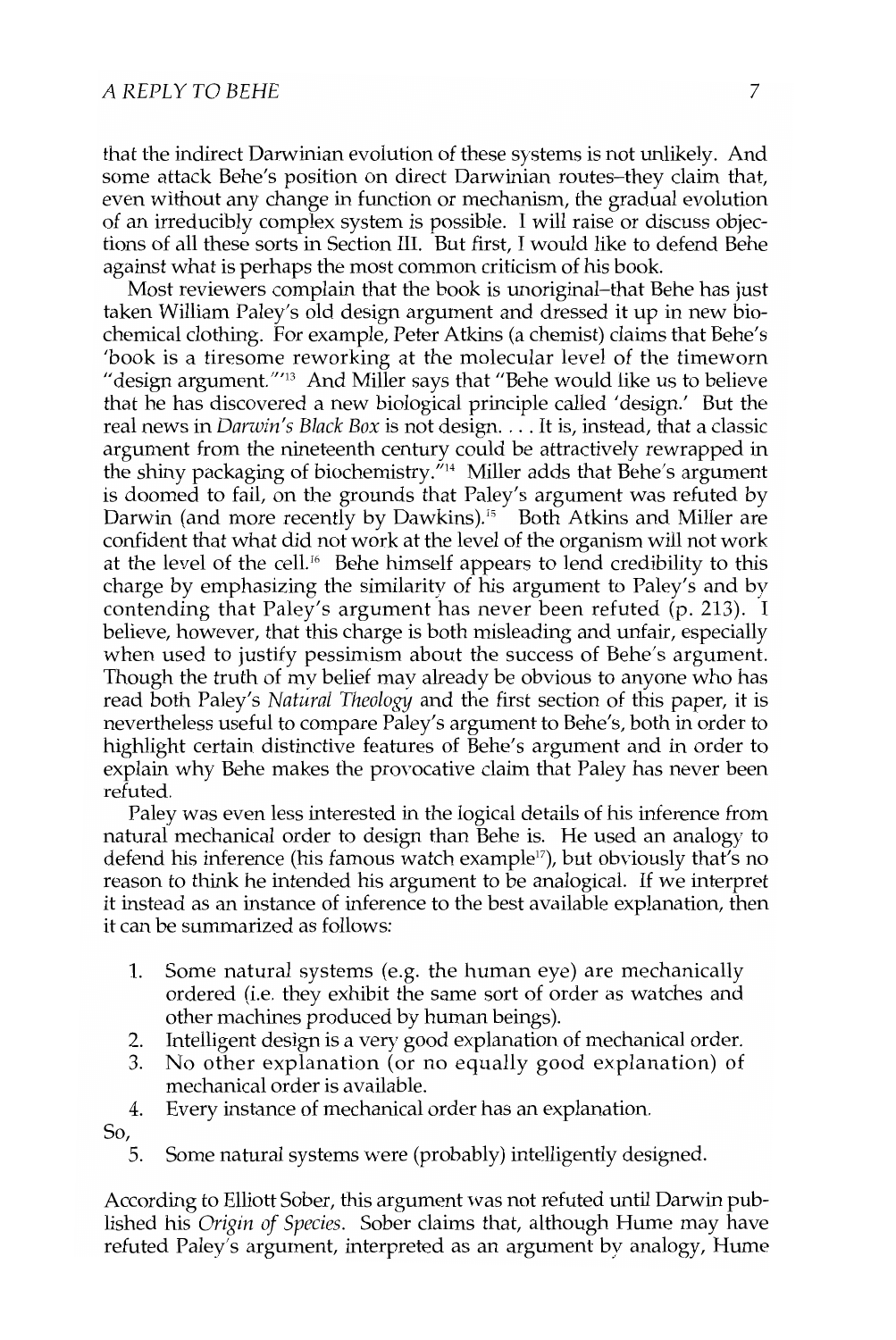offered no alternative explanation of biological order, and so did not refute Paley's argument, interpreted as an inference to the best available explanation. That refutation was not provided until Darwin showed that premise (3) is false by providing a better explanation of mechanically ordered biological systems than intelligent design.<sup>18</sup> Behe agrees with Sober that Hume failed to refute Paley's argument (pp. 217-219), but denies that Darwin did any better. Because mechanical order includes irreducible complexity, Behe's argument against gradualism proves, in his opinion, that Darwinian explanations of very complex natural machines do not work.<sup>19</sup>

But Behe's contribution to Paley's case for design is not limited to defending premise (3). Behe holds that Paley lacked clear examples of natural machines. Paley's favorite examples were large biological structures like the eye. Even if we ignore the (alleged) problem that such systems are typically not discrete systems but rather contain a number of distinct subsystems, each with its own special function (p. 38), Behe identifies a further (in my opinion more serious) problem, namely, that the working parts of large biological systems like the eye typically include a very large number of different types of molecules, and we cannot even list all of these molecules let alone specify how they contribute to the function of such systems. It follows that we don't know whether or not such systems are irreducibly complex (i.e. whether or not they are "machines" in the relevant sense) and so, Behe concludes, don't know whether or not they evolved gradually (p. 41).

Some scientists have objected that a mousetrap is also composed of molecules, and yet "to see that a mousetrap is irreducibly complex, we don't have to work out its chemistry.""] But those molecules are not *working* parts of the mousetrap. Watchmakers at Paley'S time, who had no idea what a molecule  $is<sub>1</sub><sup>21</sup>$  could list every single working part of a watch and explain how each contributes to the watch's function of keeping time, whereas biologists cannot do the same for the eye or its subsystems, even today. So Paley was in a position to know that a watch is irreducibly complex, but we still don't know whether or not the eye or its subsystems are. This is why biochemistry is essential to Behe's argument. According to Behe, we now know that a number of discrete molecular systems are both very complex and irreducibly complex: biochemists have identified the specific functions of these systems, they can list all of their many well matched parts, and they know that those parts are required for the systems to function (p. 41). This could not have been done when Paley wrote or even when Darwin wrote, because, prior to the second half of the 20th Century, the cell was still a "black box"-no one even knew what its working parts were, let alone how they worked.

It is clear, then, that Behe has done more than just "spiff up" Paley's design argument with some new molecular examples of biological order. It is Behe's position that, while Paley has never been refuted-neither his premises nor his inference have been shown to be defective-he still needs help on two fronts. He needs a refutation of Darwinian explanations of natural machines to show that his third premise is true, and he needs some proven examples of natural machines to establish that his first premise is true. Whether or not Behe's attempt to provide such help is ultimately successful, it is certainly original. For he emphasizes in a way Paley never did both the idea that mechanical order includes irreducible complexity and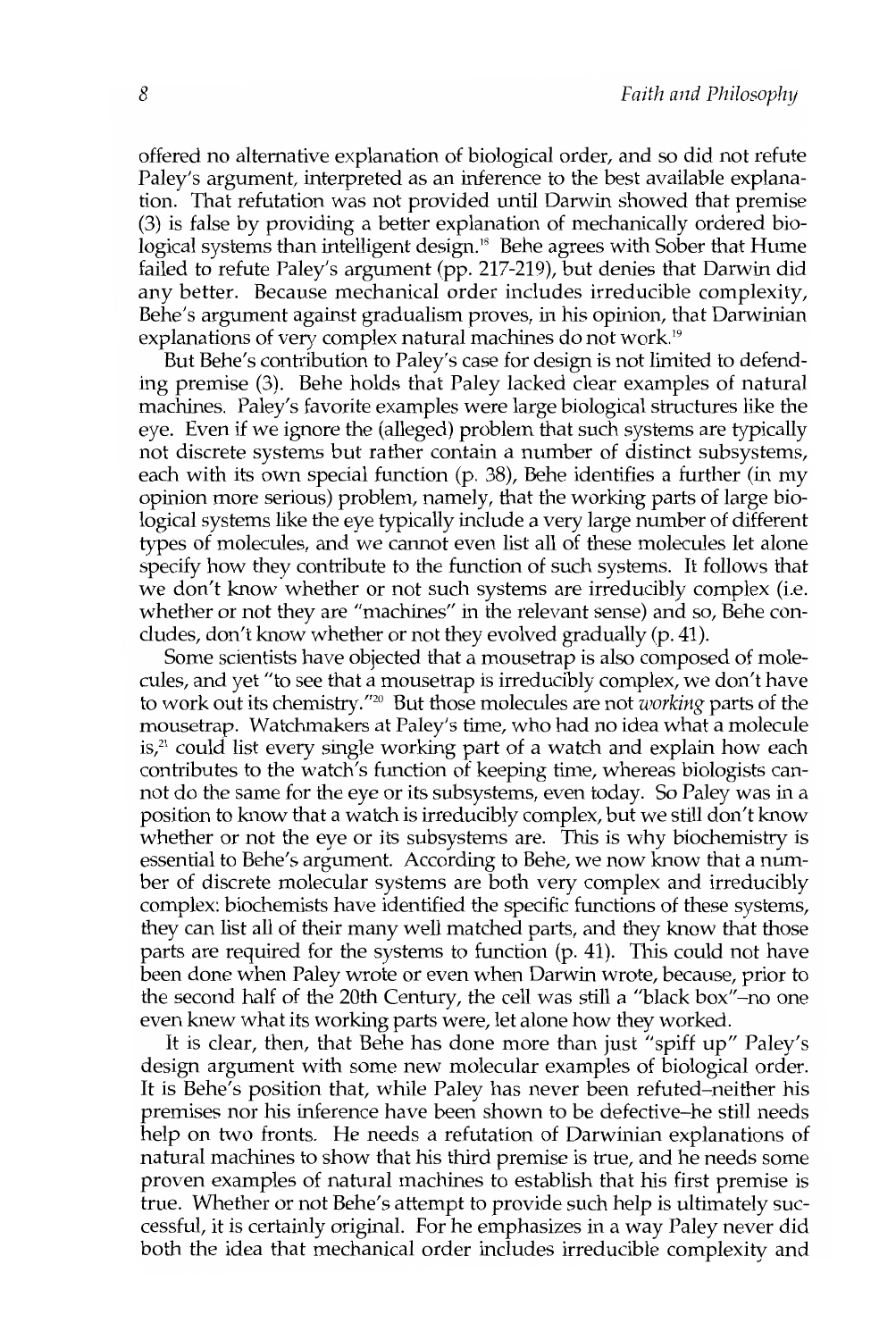the importance of this idea for Paley's inference from mechanical order to design. Moreover, Behe attempts to refute Darwinian gradualism, which is, of course, an opponent Paley never had to face. And while a large part of Behe's book does involve presenting new biochemical examples of mechanical order, this is accompanied by an argument for the conclusion that such examples are needed-that Paley's examples did not clearly demonstrate the existence of natural machines. Given all this, Behe's book should certainly not be dismissed as unoriginal. It deserves to be carefully evaluated.

#### III

#### A. *Arc Behc's Systems Irreducibly Complex?*

A number of biochemists and biologists, and even one or two philosophers, challenge Behe's claim that the systems he discusses in the second part of his book are irreducibly complex. Unfortunately, some of these challengers insist on *defining* "irreducible complexity" as "complexity that cannot (or at least did not) evolve gradually." On this definition, Behe's claim that some biological systems are irreducibly complex becomes the conclusion of his argument against gradualism rather than a premise. But some of those who claim that Behe's systems are not irreducibly complex are careful to stick to Behe's definition-they really do mean to be claiming that these systems can function (though perhaps not as well) without some of their parts. For example, Miller<sup>22</sup> challenges Behe's claim that the sort of cilium discussed by Behe is irreducibly complex by pointing out that comparative studies on a wide variety of organisms show that the common "textbook" claim that the only working cilia have nine pairs of microtubules surrounding two central microtubules is false. Tn fact, some function with only three outer pairs of microtubules and no central microtubules.<sup>23</sup> David W. Ussery (a biochemist) points out that, while Behe claims that the bacterial flagellum requires over forty proteins to function, some bacteria have functioning flagella composed of only 33 proteins, and these fully functional simpler flagella may be able to function well enough to be useful to a bacterium with still fewer parts. Ussery also challenges Behe's claim that certain cellular transport systems are irreducibly complex, citing as evidence the much simpler transport systems found in bacterial cells.<sup>24</sup> Finally, one does not have to be a biologist to realize that the antibody-diversity system, which is one of three subsystems of the immune system that Behe claims to be irreducibly complex, would not "effectively cease to function" if a few antibody molecules were removed from it.<sup>25</sup>

Additional support for this objection comes (unintentionally) from Behe himself. For a careful reading of the second part of his book reveals that he rarely even claims let alone proves that all of the parts of the systems he discusses are required for those systems to function. His first two examples are the cilium and the flagellum, which he says are systems of "staggering complexity, with dozens or even hundreds of precisely tailored parts" (p. 73). But are all of these parts necessary for cilia and flagella to function? In the case of the cilium, Behe makes no effort to defend an affirmative answer to this question. Instead, he argues for the necessity of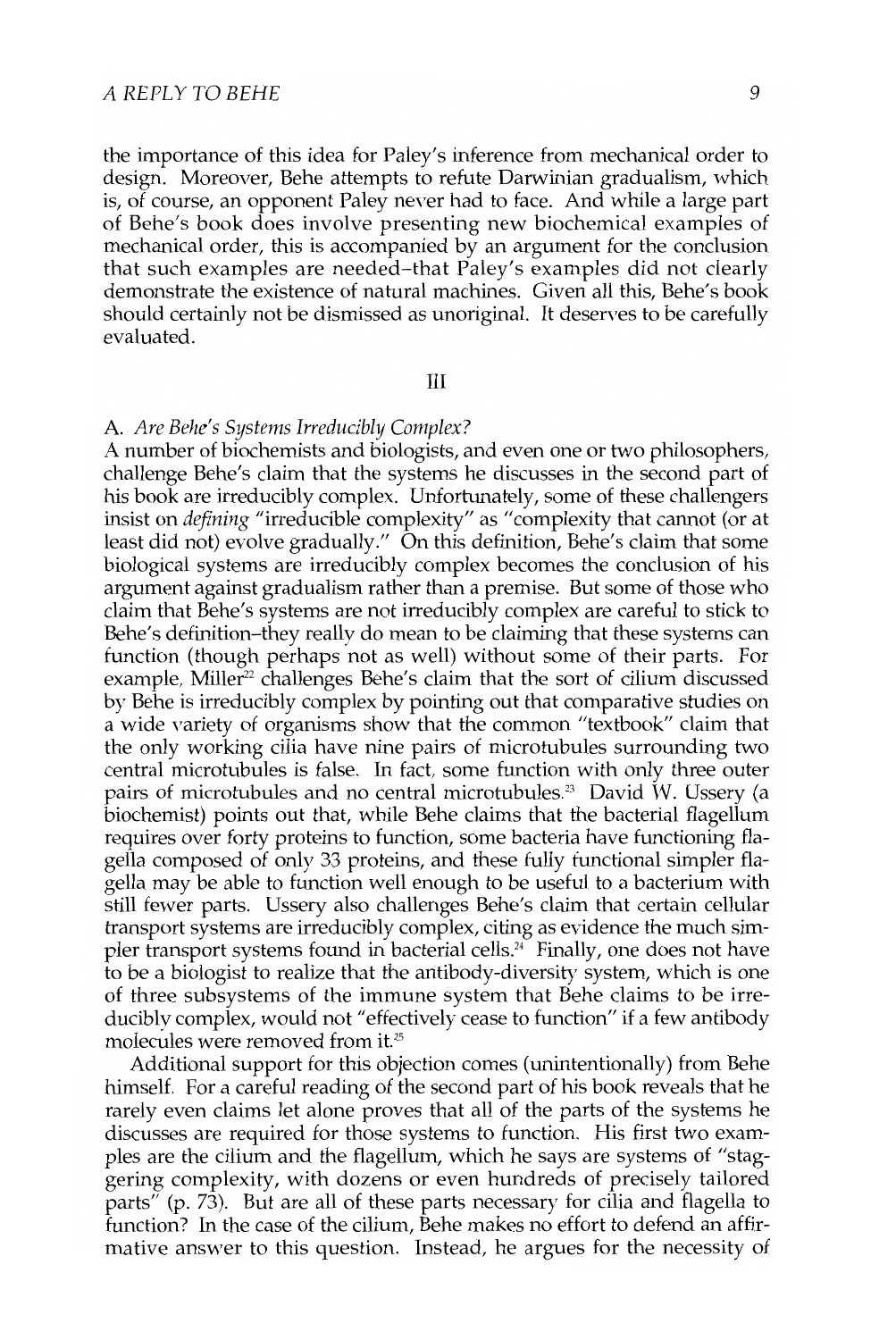three parts (microtubules for paddling, dynein arms to serve as motors, and nexin arms to transmit the force of the motors to the paddles), and then claims that ''It is *very likely* that *many* of the parts we have not considered here are required for any cilium to function in a cell" (p. 73; my emphases). In the case of the bacterial flagellum, he does claim that it requires more than forty proteins to function, but he does not defend that claim and, as we shall see, implicitly admits that it is false in a later paper.

Behe's third example of an irreducibly complex system is the vertebrate blood clotting system. Behe specifies the system's components (over two dozen proteins), but instead of showing that they are all required for the system to function, Behe admits that the details of much of this very complex system are not very well known. Indeed, there is a fork in the pathway (traced backwards), which suggests that part of the system exhibits redundant and hence reducible complexity. And though he says that "the *entire*  blood dotting system is irreducibly complex" (p. 87; my emphasis), what he actually argues for is that the four components of the part of the system that is well known-the part after the fork in the pathway-are all required for the system to work (p. 86). He also claims that each step in the pathway is irreducibly complex, since each step requires both a proenzyme and an activating enzyme to switch on the proenzyme (p. 87).

Behe's four other examples also fall short of the expectations created by his definition of "irreducible complexity." He claims that transporting proteins from one part of the cell to another for disposal from the cell involves the services of dozens of proteins (pp. 106-108), but then says that less than ten components are necessary (pp. 109-110). He also claims that three subsystems of the immune system-clonal selection, antibody diversity, and the complement system-are each irreducibly complex.<sup>26</sup> But once again, Behe does not even try to show that all of the functioning parts of these systems are necessary. Instead, though he wouldn't put it this way, he seems to defend the position that these systems in some sense *contain* irreducible complexity. For example, he points out that the complement system is a cascade that, like the blood-clotting cascade, includes steps that require each of two components to function.

The bottom line is that Behe doesn't deliver in the second part of his book what he promised in the first part. Both his definition of "irreducible complexity" and his example of the five part mousetrap suggest that, in an irreducibly complex system, *all* of the interacting parts that contribute to the system performing its function are required for that function. This is also spelled out very clearly when he describes the two steps for determining if a system is irreducibly complex. The first step, he says, is to identify the system's function and its components-i.e. the parts of the system that contribute to its function. "The second step ... is to ask if *all* of the components are required for the function" (p. 42; my emphasis). Thus, Behe fails to live up to his own standards for determining that a system is irreducibly complex. The systems upon which he bases his case contain parts that contribute to the system's function, yet either are not essential for that function or at least have not been shown by Behe to be so.

In a paper published after the book, Behe in effect changes his definition of "irreducible complexity" so as to avoid this particular problem. In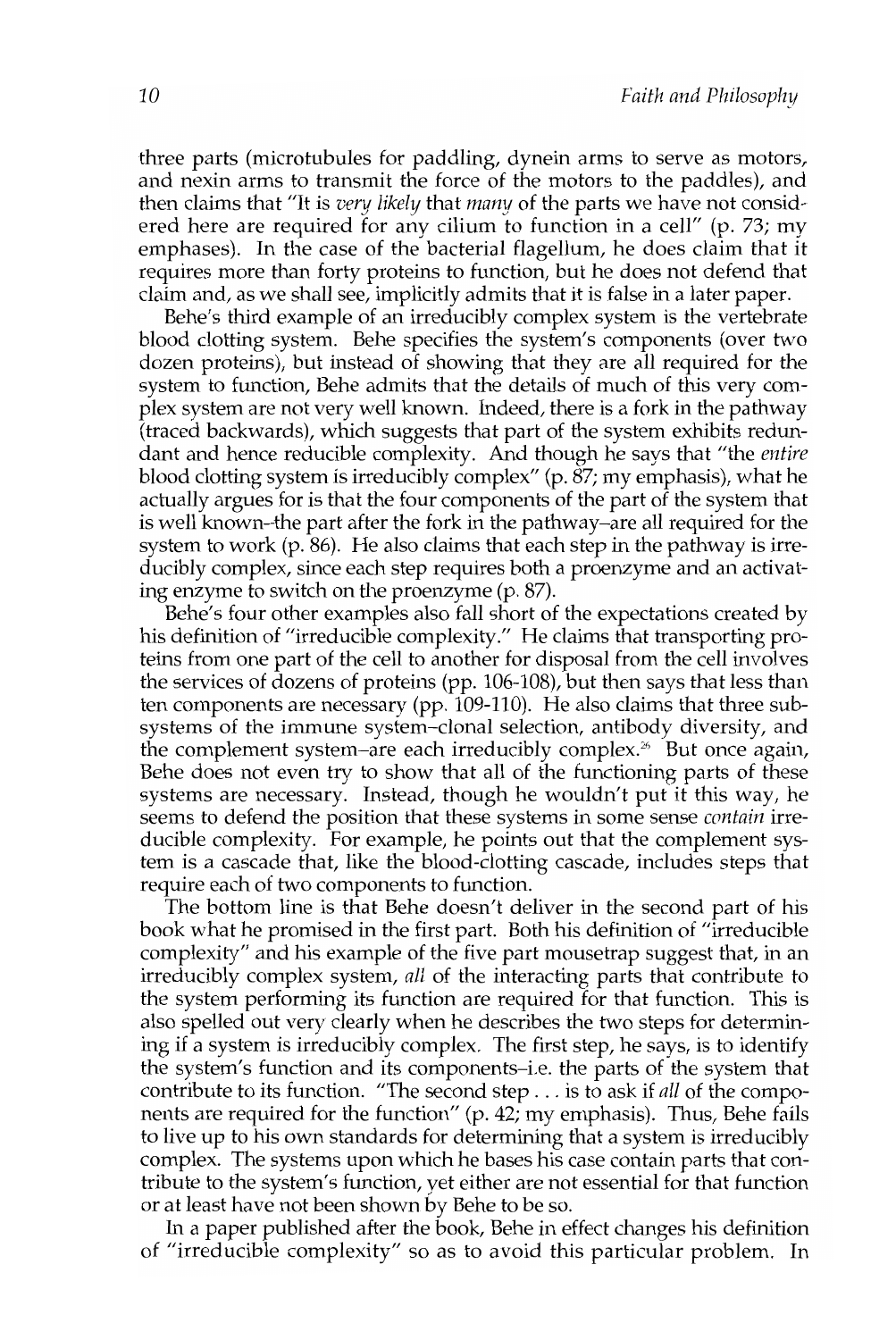response to Ussery's claim that flagella can function with fewer than forty proteins, he says that "some systems may have parts that are necessary for a function, plus other parts that, while useful, are not absolutely required. Although one can remove the radio from a car and the car will still work, one can't remove the battery or some other parts and have a working car."" His example here is a bit off the mark, since a car's radio does not contribute to a car's (most obvious) function and so is not a "component" of the system in the relevant sense. But replace "radio" with "tires" and the example makes the point he wants. Although not all of the parts of a car that contribute to its function are required for that function, many are, and for that reason the car qualifies as an irreducibly complex system. Notice that, by responding to Ussery in this way, Behe in effect admits that his original claim that forty proteins are required for a bacterial flagellum to function is false. But more importantly, this response presupposes a new definition of "irreducible complexity," one that implies that a system is irreducibly complex even if it has working parts that are not essential for it to function, so long as it has (at least) two interacting and closely matched parts which are essential. Given this definition, it would seem that the biochemical svstems Behe discusses are indeed irreducibly complex.

This change in definition, however, does not solve the real problem here, which is that, while Behe (on the new definition) has provided examples of systems that are both irreducibly complex and very complex, he has not proven that these systems are irreducibly very complex. This is a problem because great complexity that is reducible is not an insurmountable obstacle for direct Darwinian evolution, and the irreducible complexity of a relatively simple system (like the mammalian ear) is not an insurmountable obstacle for indirect Darwinian evolution. Thus, even if Behe is right that a direct Darwinian path cannot produce irreducible complexity and an indirect Darwinian path is very unlikely to produce a high degree of complexity, this leaves open the very real possibility of an indirect Darwinian path producing an irreducibly complex minimal system and then a direct path adding to that system all of the extra complexity that improves the system's function but is not necessary for it.

I do not know how Behe would respond to this new objection. Perhaps he could show that some of the systems he discusses have sufficiently many required components to rule out as unlikely an indirect route's producing the minimal system. Or perhaps he could appeal to other reasons besides great complexity to rule out as unlikely the production of the minimal system by indirect evolution. This second sort of reply, it might be argued, is already implicit in Behe's book. For although his argument as stated in the first part of his book appeals only to great complexity in order to rule out indirect routes, we shall see in the next section that, when he actually applies his reasoning to the various systems he discusses in the second part of the book, great complexity (in the sense of a multiplicity of parts) is not the only nor even the chief reason he offers for rejecting indirect routes. Unfortunately for Behe, however, we shall also see that his chief reason-the specificity of the parts of the system-does not rule out every sort of indirect route.<sup>28</sup>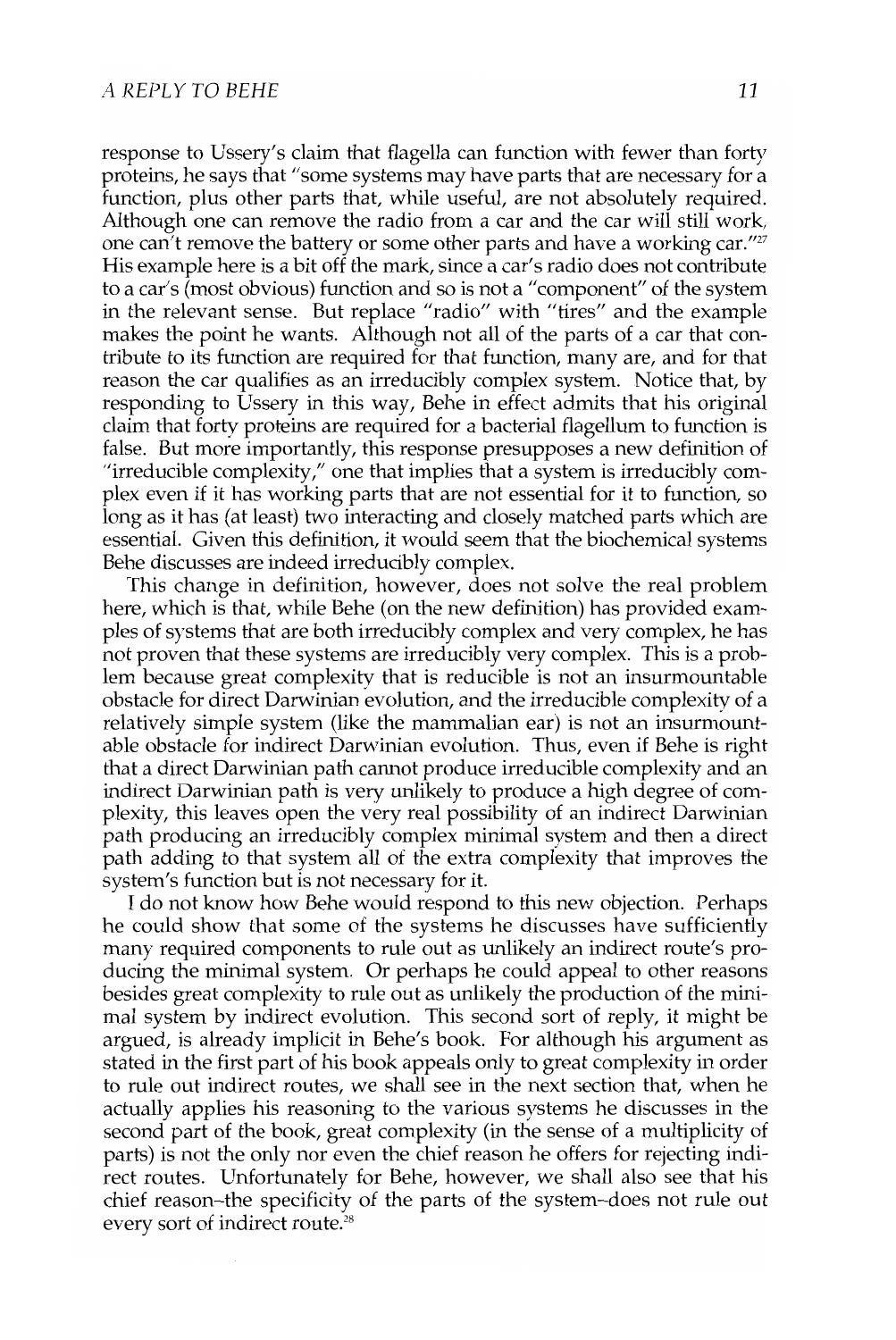#### B. *Are Indirect Routes Improbable?*

Recall that indirect evolutionary routes are ones involving a change in function or a change in mechanism. The simpler a system, the more likely it is that indirect evolution by itself could account for that system. Behe sometimes seems to forget this fact. Consider, for example, his argument for the conclusion that a new two-part step in the blood clotting cascade could not be added in a Darwinian fashion to a simpler cascade. He correctly points out that the probability of both parts appearing even close to simultaneously is negligibly low. Thus, realistically, one of the parts would have to be introduced first. But then, in an effort to reach the conclusion that the part that appears first would disappear long before the arrival of the other part, he claims that at best the first part would do nothing and so would not be selected (p. 87). This claim, however, fails to establish the desired conclusion for two reasons. First, even if it is true, the first part might appear coincidentally in an organism that is for other reasons the fittest and thus might persist despite doing nothing.<sup>29</sup> Second, Behe fails to show that the claim is true, that the first part would do nothing. For from the fact that, for example, a new inactive proenzyme would not by itself contribute to blood clotting, it doesn't follow that it would do nothing. It might very well perform some other function, resulting in its selection. Then, when the necessary activating enzyme appeared, both could be "recruited" as a new step in the blood clotting cascade. (Actually, given gene duplication, for which much evidence exists in the case of the blood clotting cascade, the performance of new functions does not imply that old functions cease to be performed, making such indirect paths even easier to travel.)

Of course, Behe may have good reasons based on biological details of which I am ignorant for believing that such indirect routes are very unlikely in this specific case. But he does not tell us what these reasons are. Instead, he often challenges his critics to explain in detail exactly how the system in question evolved. I certainly cannot do that-indeed, maybe no one can at this time. But I do not claim to be able to prove that Darwinism explains the development of these systems. Rather, it is Behe who claims he can show that no such explanation exists. And obviously the fact that no one can specify all of the specific steps in the evolution of these systems does not show that the sort of indirect route discussed above did not produce them.

Another worry I have about Behe's analysis of indirect routes is that, while there are many different sorts of indirect Darwinian routes, Behe discusses only one at any length. I will begin by examining what he says about that one, and then show that his reasons for rejecting it fail to rule out a different sort of indirect route. The type of indirect path to which he gives most of his attention is one on which the required parts of an irreducibly complex system evolve separately for different purposes but then unite in the service of a single new function. Keep in mind that he admits such routes are possible. A system S which performs some function F might gradually evolve despite having more than one required component if those components evolve separately (at different times), each serving some distinct function other than F, and then, when all of the parts of S are present, they begin to interact with each other, forsaking their old functions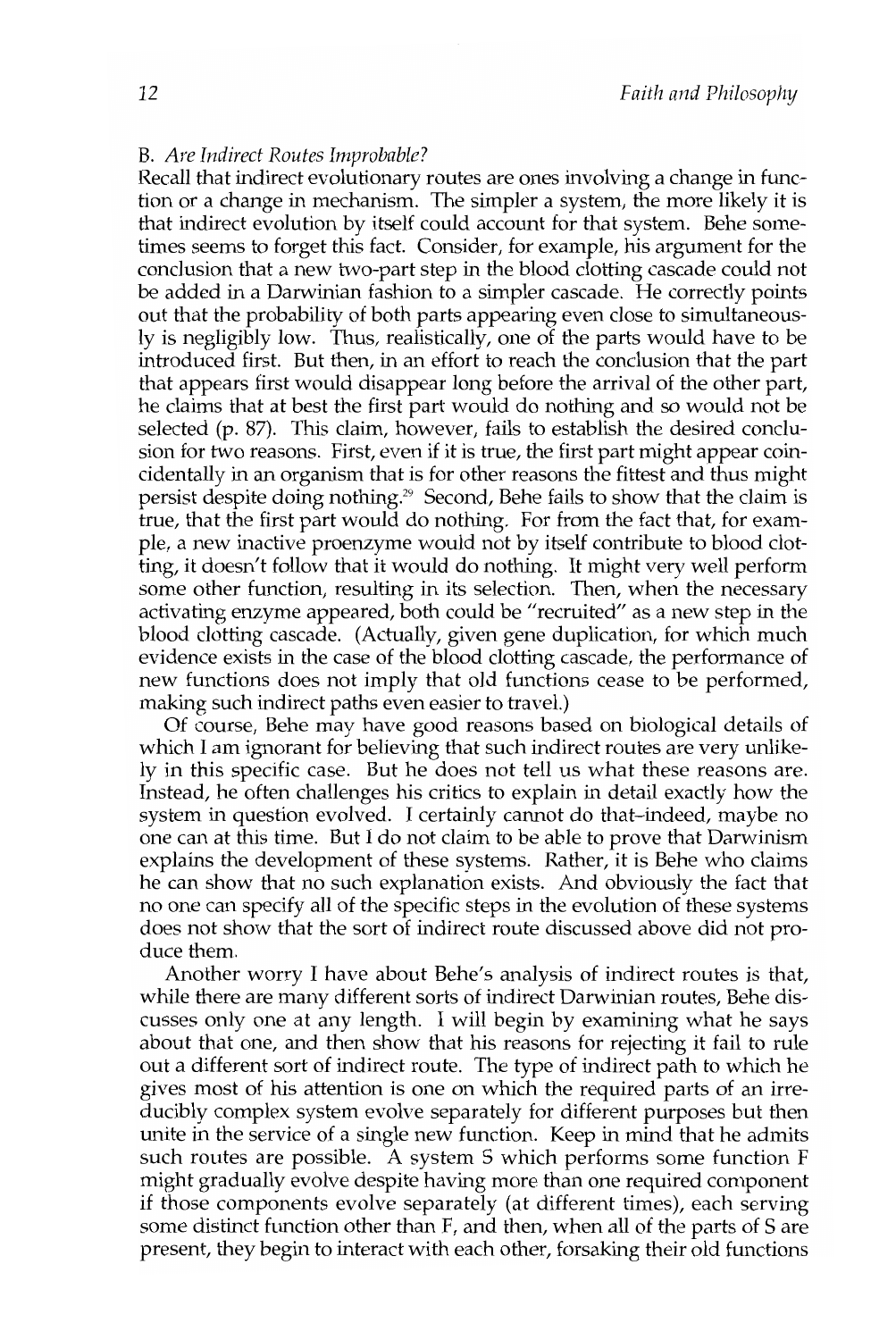(which might not be as beneficial as F or might continue to be performed because of some sort of redundancy) for the sake of F.

Behe holds that such paths are very unlikely to account for the systems he discusses (even if those systems have very few required parts) because the parts of those systems are precisely tailored to each other. Indeed, Behe builds such tailoring into his definition of "irreducible complexity." To assert that a system is irreducibly complex is to assert, not just that the system is complex and irreducibly so, but also that its parts are "well matched" or "precisely tailored" or "highly specified." What this means is that the parts of any irreducibly complex system are able to interact with each other in the way needed for the system to function as well as it does only because they possess a number of very specific properties. Again, the mousetrap is a good example. Its parts are very well matched in the sense that even relatively minor changes in their shape, size, or other characteristics would result in the system's failing to function or failing to function as well. For example, if the holding bar were even slightly shorter, the hammer could not be armed, and hence no mice would be killed. Or if the spring were wound less tightly, perhaps only small or sickly mice would be killed by the hammer's blow.

According to Behe, the problem that such specificity creates for indirect evolution is analogous to the problem one would face if one tried to make a mousetrap from parts that served other purposes:

In your garage you might have a piece of wood from an old Popsicle stick (for the platform), a spring from an old wind-up clock, a piece of metal (for the hammer) in the form of a crowbar, a darning needle for the holding bar, and a bottle cap that you fancy to use as a catch. But these pieces couldn't form a functioning mousetrap without extensive modification, and while the modification was going on, they would be unable to work as a mousetrap. (p. 66)

What Behe either does not realize or neglects to make explicit, however, is that specificity alone does not suffice to rule out as unlikely a crucial role for the sort of indirect route under consideration. For suppose the precise tailoring of the parts of a system enables it to function better than it otherwise would, but is not required for it to function. Then parts that, because they previously served different purposes, are not precisely tailored to each other could nevertheless begin to function as a system (and be required for that system to function); and then direct evolution could over time improve the system's performance by gradually tailoring the parts until eventually the system becomes irreducibly complex by Behe's definition-it is made up of precisely tailored parts, at least two of which are required for the system to function.

So what Behe needs to rule out the sort of indirect route being considered is a system that cannot function at all unless its parts are well matched. He needs, in other words, not just specificity, but what I will call "irreducible specificity." To claim that the specificity of a system is irreducible is, roughly, to claim that the system would effectively cease to function if its parts were modified. This definition is, however, only a first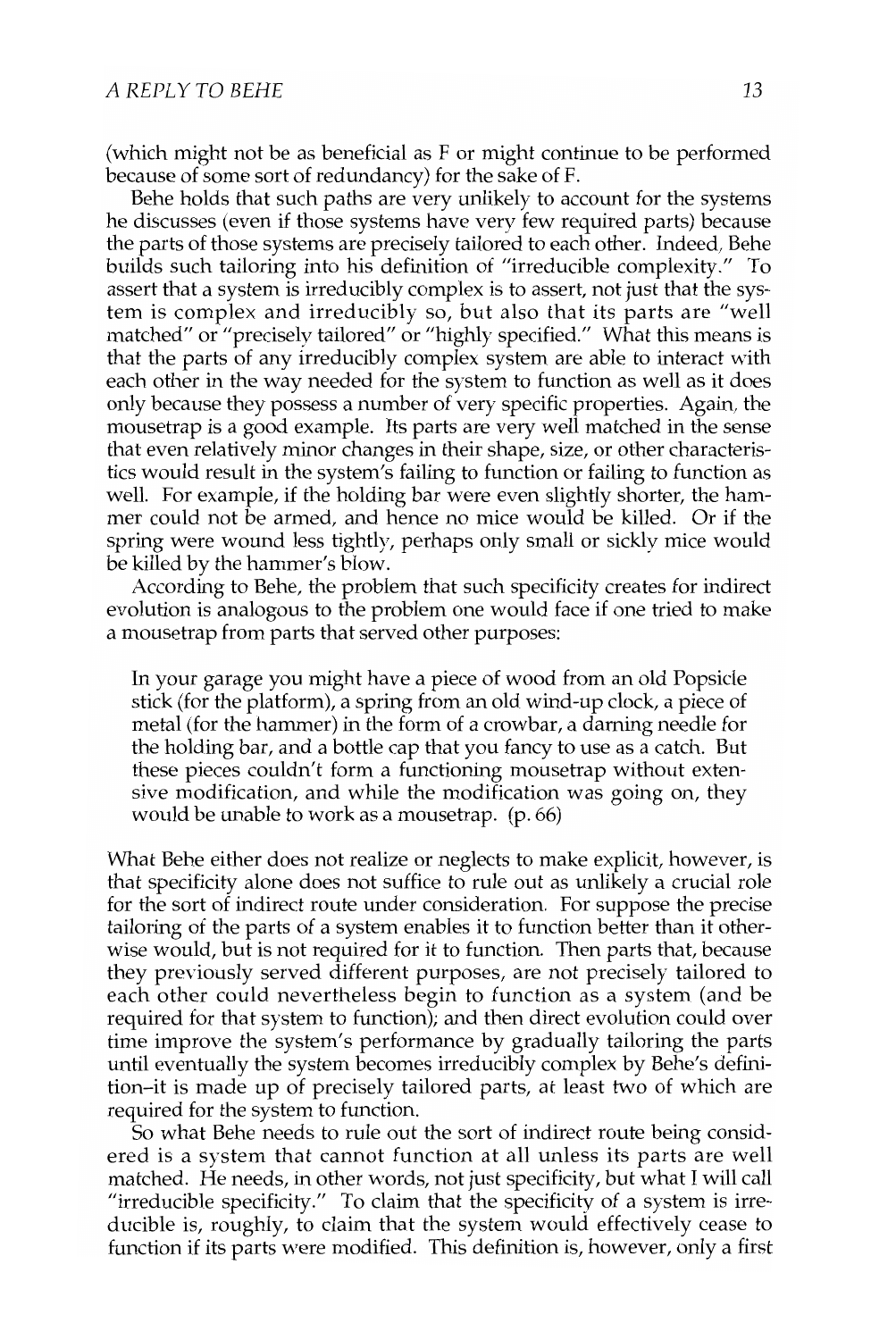approximation, because it treats irreducible specificity as a qualitative concept, whereas in reality it is quantitative-it comes in degrees. No system is such that any modification of its parts, no matter how slight, would result in a total loss of function. For instance, some changes could be made to the parts of a mousetrap that either would not affect how many mice it kills or would make it a less effective but not completely ineffective trap. (For example, the platform could be larger or the spring could be wound slightly looser.) Yet we would still want to say that the mousetrap exhibits a high degree of irreducible specificity because so many relatively small changes in the size, shape, or even composition of its parts would result in a total loss of function. Thus, the crucial issue is whether the parts of Behe's biochemical systems exhibit a sufficiently high degree of irreducible specificity to rule out as unlikely indirect routes in which parts that evolve separately for different purposes unite to form a system with a new function. I suspect they do, but I lack the scientific expertise to make confident judgments about such matters.

Unfortunately for Behe, however, not even (a high degree of) *irreducible*  specificity can rule out as unlikely a different sort of indirect Darwinian route. The sort of route I have in mind occurs when an irreducibly complex and irreducibly specific system S that serves function F evolves from a precursor  $S^*$  that shares many of  $S'$ s parts but serves a different function  $F^*$ . Notice that parts that S and  $\rm \dot{S}^*$  share and that are required for S to perform F need not be required for  $S^*$  to perform  $F^*$  even if they contribute to  $F^*$ , and parts that are irreducibly specific relative to F may be only reducibly specific relative to  $F^*$ . Thus, both  $S^*$  and the specificity of its parts may have been gradually produced via a direct evolutionary path. Then one or more additional parts are added to 5\*, resulting in a change of function from  $F^*$  to F. And relative to F, the parts and their specificity, which had not been essential for F\*, are now essential.

Once again, it is possible that Behe has good reasons for believing that this sort of indirect route is very improbable; but if he does, he has not told us what they are. For we have already seen that great complexity (in the sense of a multiplicity of parts) will not help rule out a crucial role for indirect routes like this if most of that complexity is reducible, for then a direct route can add that complexity to a minimal system that was produced indirectly. But even if a system is irreducibly very complex, it is not clear why that would make this sort of indirect route unlikely. Behe does offer additional reasons for rejecting indirect Darwinian paths that are based on the individual features of the systems he discusses. For example, he argues that certain parts of the cellular transport system would actually be harmful to the cell if they were isolated from the other parts of the system (p. 112). But these reasons do not by themselves eliminate the sort of indirect path under consideration. 50 Behe clearly owes us an argument. (Additional arguments are needed to rule out indirect routes involving changes in mechanism.)

#### C. *Are Direct Routes Impossible?*

Recall that Behe holds that, whether a system has only two parts or a hundred, its production by a direct Darwinian route is impossible if it is irre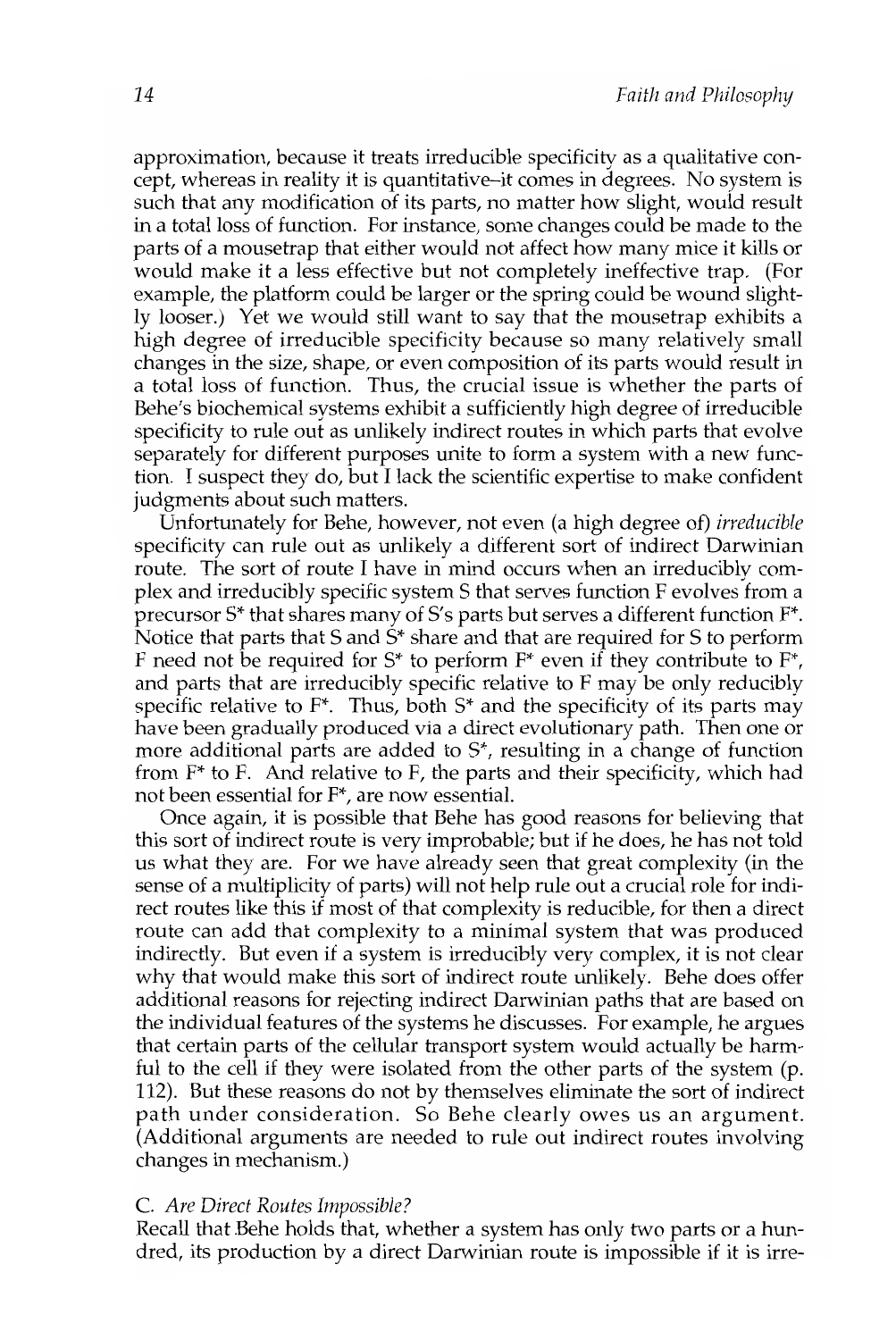ducibly complex. His argument is quite simple. Suppose that parts A and B are each required for some system to perform its function F. Then without some change in function or mechanism, it is impossible for Darwinian evolution to produce that system by first producing A and then later adding B (or vice versa). For that would require that A be preserved until B appears. But without B, A will not perform some function other than F since we are assuming no change in function and A will not perform F because B is required for F to be performed. Thus, A will perform no function at all, which means A will not be selected and so will not be around when B appears.

I believe that this is a bad argument for several reasons. To distinguish these reasons, it is helpful to distinguish two different types of direct paths. The first, which I will call a *simple* direct path, occurs when there is no change in function or mechanism (making the path direct) and, while parts are added along the way, no parts are subtracted (making the path simple). The second, which I will call a *complicated* direct path, occurs when there is no change in function or mechanism, but parts are both added and subtracted along the way. There is a sense, of course, in which such a path is "more circuitous" or "less direct" than a simple direct path. But keep in mind that, for Behe, directness depends only on there being no change in function or mechanism. So what I am calling a complicated direct path is indeed direct by his definition. (Notice we could also distinguish simple and complicated *indirect* paths if we were so inclined.)

The *possibility* of an irreducibly complex system's being produced by a complicated direct path is fairly obvious. For example, an irreducibly complex two-part system AB that performs function F could evolve directly as follows. Originally, Z performs F, though perhaps not very well. (This is possible because, from the fact that AB cannot perform F without A or B, it doesn't follow that Z cannot perform F by itself.) Then A is added to Z because it improves the function, though it is not necessary. B is also added for this reason. One now has a *reducibly* complex system composed of three parts, Z, A and B. Then Z drops out, leaving only A and B. And without  $Z$ , both A and B are required for the system to function.<sup>30</sup>

One might object that in this scenario AB is not really produced directly because, although the route from Z to AB involves no change in function, it must involve a change in mechanism since interaction between two distinct parts is essential to AB's mechanism and so Z cannot function by the same mechanism as AB. If this is right, then no complex system of interacting parts, whether irreducibly complex or not, could evolve both gradually and directly from scratch. An indirect route would always be required in order to get started. But that's no problem for this model. For I can simply stipulate that Z itself is composed of two parts  $(Z1$  and  $Z2)$ , which do perform AB's function by the same mechanism, and then add that Zl drops out first, followed by Z2. Of course, Behe has not told us anything about how he individuates mechanisms. But surely he cannot require identity of parts in order to have identity of mechanism. (Otherwise his claim that direct routes are impossible would *be* trivial.) Furthermore, there is no reason why an indirect Darwinian route could not produce Z, since it has only two parts and, we may suppose, is not irreducibly specific. For example,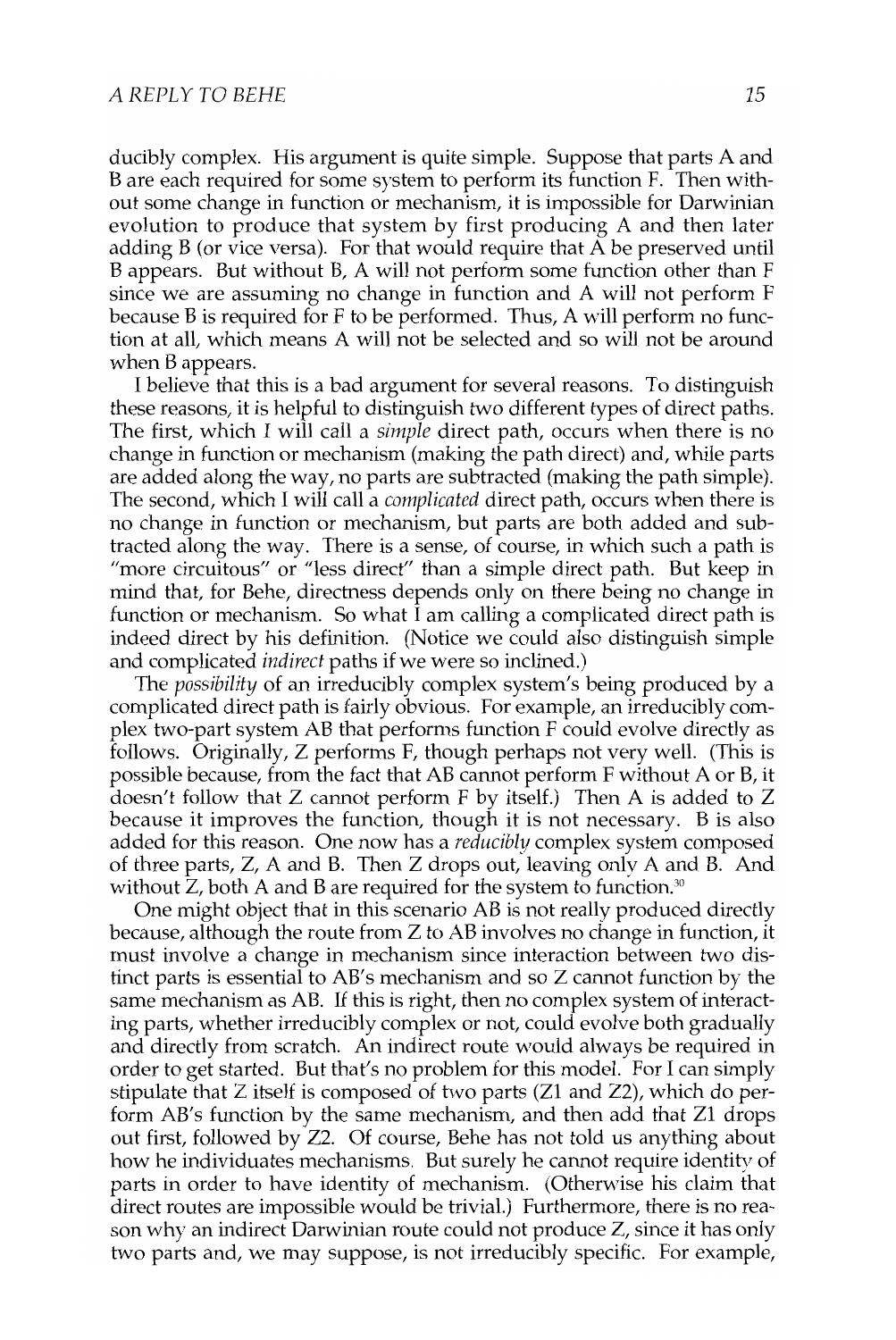perhaps Z1 originally performed F by itself, but by a different mechanism. Then a mutation produced Z2, which united with Z1 to better perform F, but by a new mechanism-the same mechanism used by AB.

Another possible objection to this model of a complicated direct route is that it ignores the irreducible specificity of the parts of the systems Behe discusses. But adding that AB is irreducibly specific will not make its complicated direct evolution impossible. For from the fact that AB is irreducibly specific it doesn't follow that ZAB is. Maybe ZAB was able to perform F before A and B were precisely tailored to each other. Then A and B gradually became more specific because that improved the function of ZAB. And finally, with the loss of Z, that specificity becomes essential for AB to function.

One final objection to this model is that it explains why parts are added, but it does not explain why they drop out. One cannot just appeal to random variation here, because the issue is not why Z might disappear in one organism, but why its absence would become normal for a whole population of organisms. This too, however, is easy to explain. Just as adding a part can be advantageous to an organism and for that reason make that organism more likely to reproduce, so can eliminating a part. For example, if AB functions better than ZAB or requires less energy to produce or maintain, then organisms with the simpler system may very well have an advantage over organisms with the more complicated system. Thus, natural selection can result in a biological system's becoming, not just more complex, but also less complex (and in some cases simultaneously more "machine-like"). In this way, irreducibly complex and specific systems could evolve directly from systems that are reducibly complex and specific.

So a complicated direct Darwinian route to irreducible complexity is clearly possible. But what is perhaps not so obvious is that even simple direct routes are possible, at least on the most natural interpretation of Behe's definition of "irreducible complexity." According to that definition, a system is irreducibly complex if its parts (or at least two of them) are required for it to function. The most natural interpretation of what he means by this is that, if any of those required parts were removed from the *contemporary* system-i.e. if they were removed *right now-the* system would cease to function. This is the natural interpretation because he defends his claims of irreducible complexity by an appeal to what would happen to contemporary organisms if parts were removed from their biochemical systems. But if this is the correct interpretation, then Behe is mistaken in thinking that it follows necessarily from the assumption that a system is irreducibly complex that no precursor could perform the same function. In other words, his claim that "any precursor to an irreducibly complex system that is missing [an essential] part is by definition nonfunctional" (p. 39) is false, and not just because the precursor might have parts not in the contemporary system (i.e. not just because of the possibility of complicated direct routes). One reason for this is that some of the parts of the precursor might have properties that are different from the properties those parts have in the contemporary system, properties that enable the precursor to perform the same function as the contemporary system without some of the parts that are essential in that system. A second reason is that the pre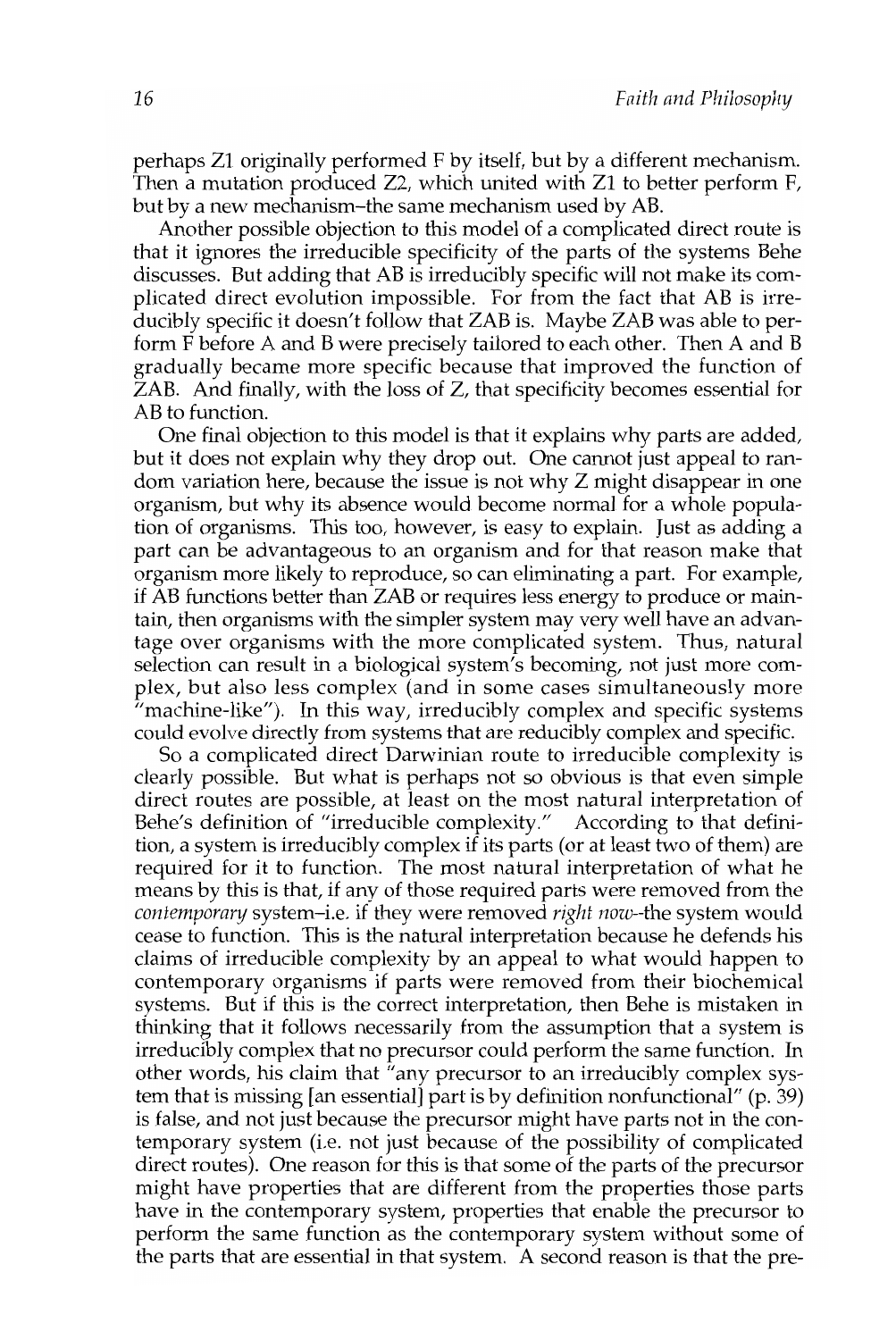cursor might have an environment that is different from the environment of the contemporary system. A part that is required for a system to function in one environment may not be required in another.

Behe's mousetrap example can be used to illustrate these points. This system is irreducibly complex because, as Behe says, it needs all five of its parts in order to kill mice. But it doesn't follow that no precursor to such a trap that was missing a part ever killed mice. For example, a precursor trap lacking a catch might still have worked if the properties of its holding bar (specifically, its shape) differed in the right sort of way from the properties of a contemporary holding bar. In the contemporary trap, the catch is needed both to arm the hammer and to detect the presence of a mouse on the platform. But a bent holding bar can arm a hammer without a catch, and if one is careful to arm it very insecurely, then even the movement of the trap caused by a mouse walking on its platform can cause the hammer to be released.<sup>31</sup> Thus, a precursor trap might still have killed mice, at least occasionally, despite lacking one of the parts that is essential in the contemporary trap. It would not have worked as well as the contemporary trap, but that, of course, is not the issue.

Another possibility is that the environment of the precursor trap was different in some crucial respect. For example, suppose that humans used to feed mice by hand and as a result many mice would boldly approach any human being who was holding food. Then the current mousetrap might *have* had as a functioning precursor a trap lacking two of its parts. Neither a catch nor a holding bar would have been needed because one could have just held the hammer back and then released it when the cooperative little rodent ran over for a handout.<sup>32</sup> Of course, the immediate "environments" of biochemical systems are other biological systems. Biochemical systems are subsystems of larger biological systems which in tum are subsystems of still larger systems and so on. And given that all of these systems change over time, it is certainly *possible* that a system that cannot work in you or me without some part could have worked in our distant ancestors without that part. Admittedly, I have given no real life examples, but Behe is the one trying to rule out functioning precursors by *definition.* 

Behe might try to refute my claim that simple direct routes are possible by claiming that I have misinterpreted his definition of "irreducible complexity." Specifically, he might say that his claim that a part is "required" for function means that the system will not work without it in any (realistic) environment and no matter what properties the other parts of the system might (realistically) have. I have no quarrel with Behe interpreting his definition in this way. But once again, this will not solve the real problem. Instead, it will just shift the problem to Behe's premise that the biochemical systems he discusses really are irreducibly complex. As even the mousetrap example at least suggests, it will now be much more difficult to establish that this premise is true. This is especially so because we do not know for sure what our distant ancestors were like. We cannot examine them in a lab, and there is no fossil record of their biochemical systems. Indeed, they may represent biology's ultimate "black boxes."

Since my objections concerning both complicated and simple direct routes establish only conceptual possibilities rather than probabilities, I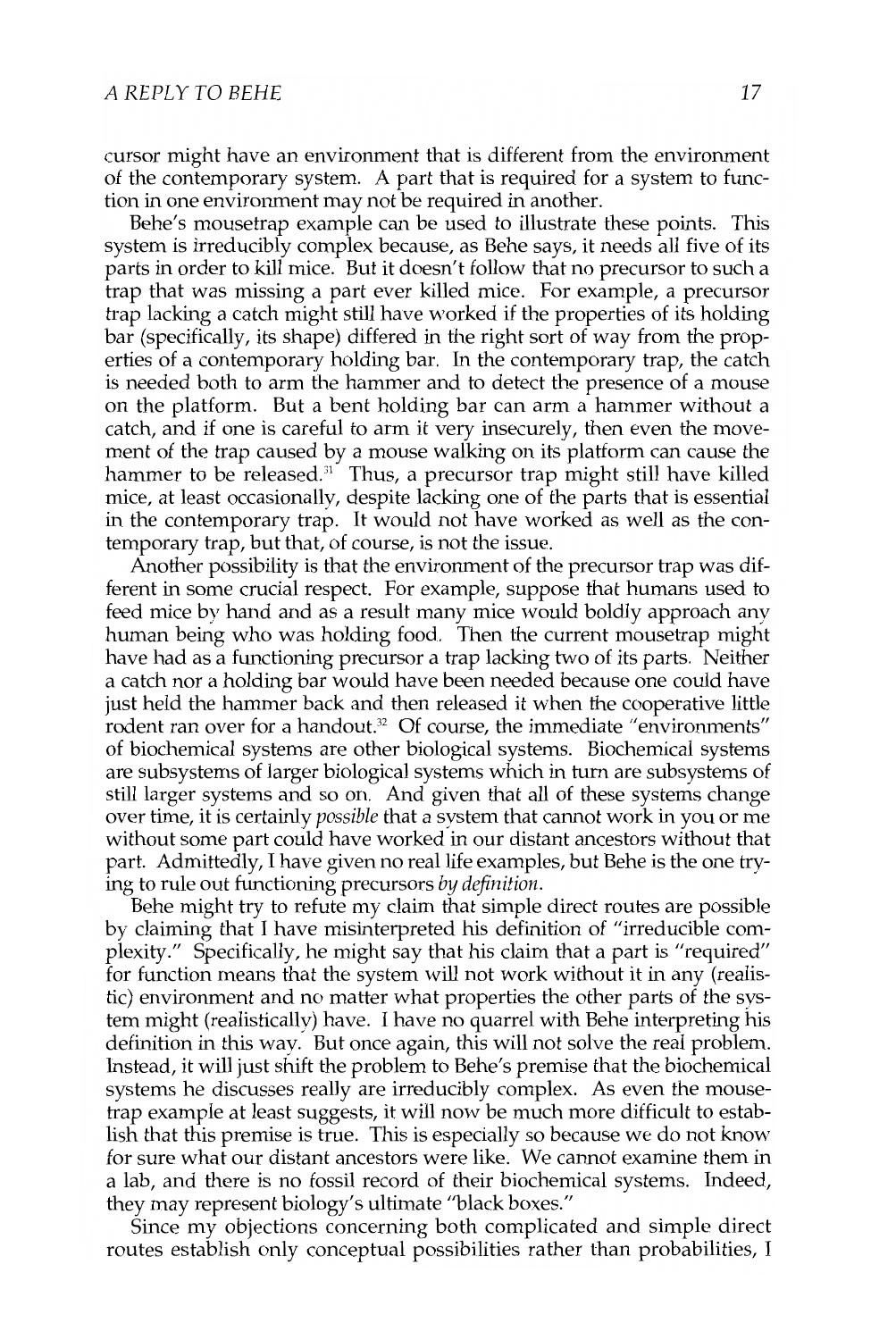believe Behe's most promising reply to these objections would be to admit the possibility of direct routes to irreducible complexity, but claim that, like indirect routes, they are very unlikely to produce the specific biochemical systems on which Behe builds his case. Of course, it would not be enough for Behe simply to *claim* that direct routes to these systems are very unlikely; he would need to argue for that claim. And it is an open question whether or not a good argument is available.

IV

I have shown in this paper that, while Behe's challenge to Darwinian gradualism is both original and interesting, it is incomplete. The number of possible Darwinian routes to irreducible complexity is greater than Behe realizes. His arguments successfully rule out as very unlikely some routes, but a number of direct, indirect, and mixed routes are not eliminated. I myself doubt that further argument can eliminate all of them, but whether or not I am right about that remains to be seen.

A defender of Behe might respond that the improbability of all Darwinian paths is established by the silence of the scientific literature on the issue of how Behe's systems evolved. Behe himself places great emphasis on this silence, devoting an entire chapter of his book to it. And though some of his critics have suggested that the literature is not as silent as Behe would like us to think, I suspect that Behe is correct that no one has even a good guess, or at least not a very specific one, about how systems like the cilium or anti-body diversity might have evolved. Should we conclude, then, that this silence provides substantial indirect evidence for Behe's position that Darwinism cannot explain the development of these systems? In other words, is it likely that the literature would be much noisier if Behe's position were false?

I am inclined to give negative answers to these questions for two reasons. first, the discipline of biochemistry is very young. Its focus has been and for the most part still is on figuring out how biochemical systems work. If, after a great deal more effort is put into discovering the origin of these systems, Darwinians still make no progress, then I will be more impressed.33 Second, any indirect evidence that the silence of the literature provides in support of Behe's position is offset by indirect evidence against Behe's position. For in assessing the probability that some system evolved gradually, one cannot just examine the specifics of that system. One must also consider what we know about how other systems evolved. And Behe admits, as well he should, that much evolutionary change is both gradual and driven by Darwinian mechanisms. These Darwinian success stories raise the probability that Darwinian evolution produced Behe's biochemical systems, even if we cannot yet specify step by step exactly how that happened. They may not raise this probability much, but surely they raise it at least as much as the silence of the literature on biochemical evolution lowers it.<sup>34</sup>

*Florida International Un iversity*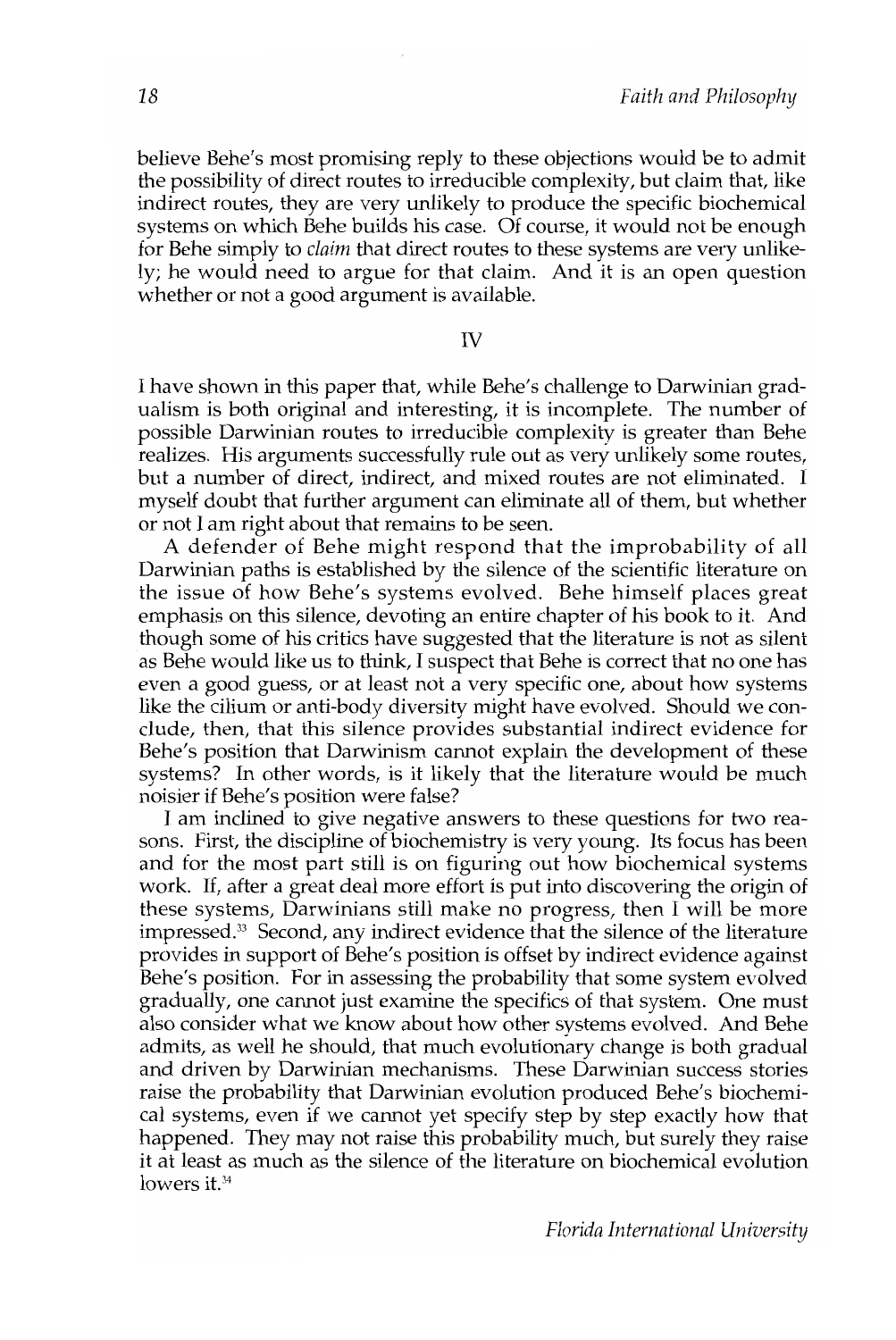#### NOTES

1. Darwin's Black Box: The Biochemical Challenge to Evolution (New York: The Free Press, 1996). Page numbers in parentheses in the text refer to this book.

2. For example, Behe's book has been discussed in *Newsweek, U.S. News and World Report, the New York Times, and the National Review.* 

3. Behe's position has been defended publicly by William Lane Craig, William Dembski and William Hasker, and Behe has been a featured speaker at several philosophy conferences.

*4. TIll' Origin of Spl'cies* (New York: The New American Library, 1958), p. 171; quoted by Behe on p. 39; my emphasis.

*River Out of Eden* (New York: Basic Books, 1995), p. 83; the relevant passage is quoted by Behe on p. 40.

Behe compares the situation of scientists searching for an explanation of the development of life to a room in which an elephant (intelligent design) stands next to a flattened body while detectives desperately search for clues to the identity of the perpetrator (pp. 192-193). In fairness to Behe, however, I should also note that he *defends* his inference to intelligent design against a number of objections.

7. "Redundant Complexity: A Critical Analysis of Intelligent Design in Biochemistry," Philosophy of Science 66 (June, 1999), 268-282.

8. Behe makes this point in the last section of "Self-Organization and Irreducibly Complex Systems: A Reply to Shanks and Joplin," *Philosophy of Science* 67 (March, 2000), 155-162.

*9. Finding Darwin's Cod* (New York: Cliff Street Books, 1999), pp. 138-139; my emphasis.

10. Ibid., p. 139.

11. Behe says that *almost* all large biological systems are composed of discrete subsystems (p. 38) and for that reason will not count as irreducibly complex by his definition. But the mammalian ear, or more specifically the three bones whose specific function it is to transmit sound waves from the tympanum to the oval window, may be an exception.

12. Miller also offers a number of other examples, including two molecular ones that he believes provide "a head-on refutation of Behe's assertion that evolution cannot account for the development of complex biochemical systems" *(Finding Darwin's God,* p. 150). The first (p. 149) is the cytochrome c oxidase protein pump, which has six parts, and the second (pp. 150-152) is the Krebs cycle, a metabolic pathway that, according to Miller, has twelve required parts. The problem with these two examples is that neither system has a very large number of parts. Of course, what exactly counts as a *single* functioning part of these systems is somewhat problematic. But, as described by Miller, these systems are relatively simple; so their indirect evolution does not undermine Behe's claim that *very* complex systems are extremely unlikely to evolve gradually via an indirect route.

13. <http://www.infidels.org/library/modern/peter\_atkins/behe.htm1> .

*14. Finding Darwin's God,* p. 134.

15. Ibid., p. 135.

16. Ibid., p. 136.

17. Natural Theology: Or, Evidences of the Existence and Attributes of the Deity, *Collected From the Appearances of Nature* (Houston, Texas: St. Thomas Press, 1972), ch. 1.

18. Elliott Sober, *Philosophy of Biology* (Boulder, Colorado: Westview Press, 1993), pp. 34-35. Richard Dawkins holds a similar view; see *The Blind*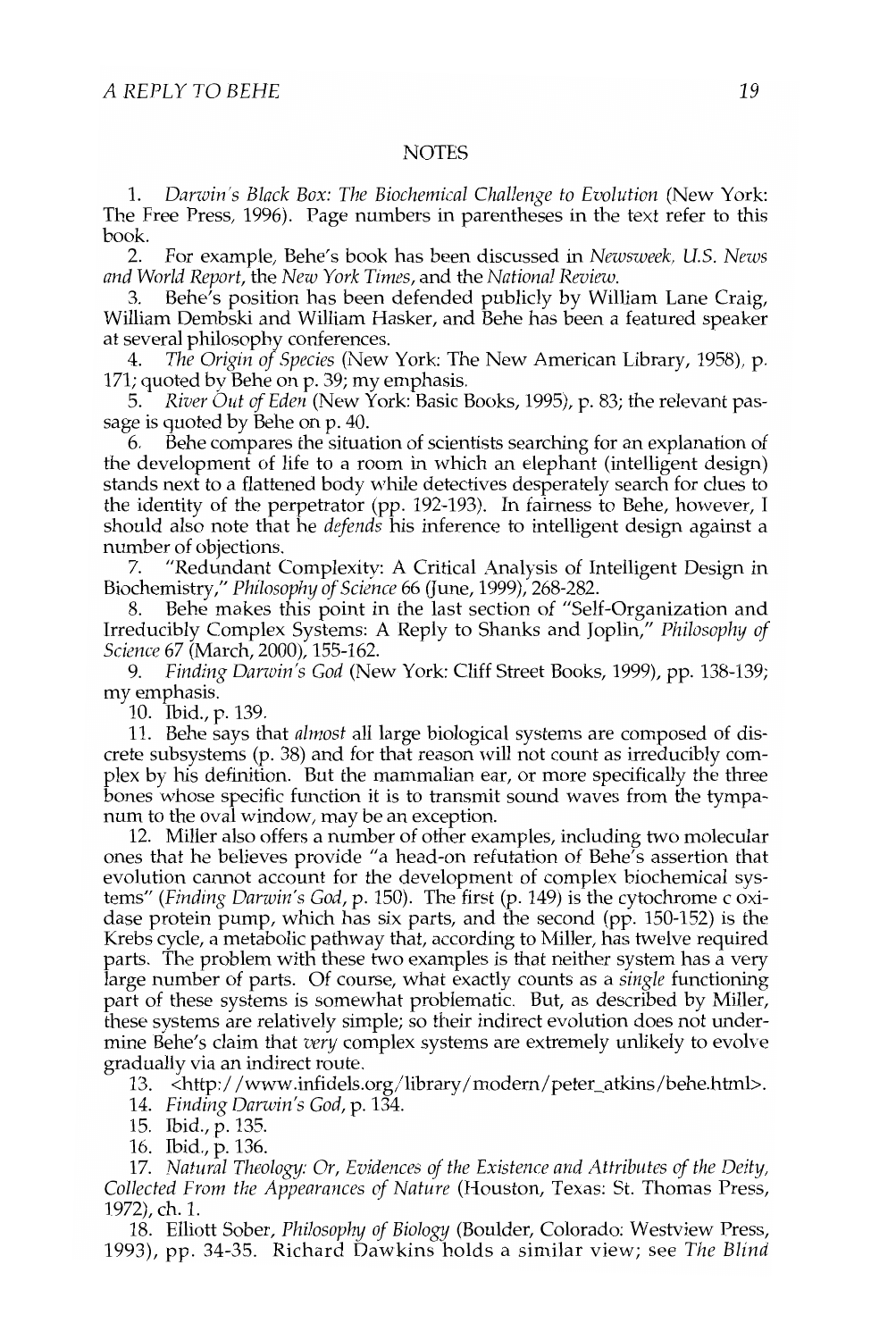*Watchmaker* (New York: W. W. Norton & Co., 1985), p. 5.

19. Behe's defense of premise (3) also includes a critique of two non-gradualist alternatives to intelligent design, complexity theory and symbiosis (pp. 187-192).

20. H. Allen Orr, "Darwin v. Intelligent Design (Again)," *Boston Review 21.6*  (Dec/Jan 97) <http://www-polisci.mit.edu/bostonreview /BR21.6/orr.html>.

21. The idea of molecules as distinct from atoms was first suggested by Amedeo Avogadro in 1811, nine years after the publication of Paley's *Natural Theology.* 

22. Actually, even Miller strays from Behe's definition on occasion. He tends to vacillate between claiming that irreducible complexity can and often does evolve gradually and claiming that, because certain complex biochemical systems do evolve gradually, they are not irreducibly complex. An example of the latter sort of claim occurs when he asserts that "the notion of irreducible complexity is nonsense," on the grounds that "Evolution assembles complex biochemical machines ... from smaller working assemblies that are adapted to fit novel functions" *(Finding Darwin's God,* p. 150).

*23. Finding Darwin's God,* pp. 140-143.

24. "A Biochemist's Response to 'The Biochemical Challenge to Evolution,'" <http://www.cbs.dtu.dk/dave/Behe\_text.html>.This is a longer and updated version of a review of Behe's book published in *Bios* 70,40-45.

25. Behe also devotes a chapter of his book to the synthesis of AMP, but since he claims that this system is not irreducibly complex, his argument that it could not evolve gradually is distinct from the main argument of the book, and so is beyond the scope of this paper.

26. The immune system is made up of four subsystems, self-toleration being the fourth. Although all four are required for the immune system as a whole to function, Behe never claims that the immune system as a whole is irreducibly complex, presumably because it is not a discrete system (pp. 138- 139).

27. "Philosophical Objections to Intelligent Design: Response to Critics," <http://discovery .org/ embeddedRecentArticles. php3?id=445>.

28. I have been equating "very complex" with "has very many parts" because, in the first part of his book, Behe says, "The systems I discuss are complex because they contain *many* components" (p. 48; my emphasis). But perhaps this interpretation is incorrect. Perhaps, when Behe claims in the first part of his book that, as the complexity of an interacting system increases, the probability of an indirect route decreases, he intends degree of complexity to depend, not just on the number of parts in the system, but also on how specific or well matched those parts are. The advantage of this interpretation is that the apparent shift in emphasis from multiplicity of parts in the first part of Behe's book to specificity of parts in the second turns out not to be reaL The advantage of my interpretation is that it emphasizes the distinction between these two different ways in which a system can be "complicated," which is important because they suggest different arguments for the position that indirect routes are improbable.

29. This possibility was pointed out to me by Carl Craver.

30. The main point of two articles on Behe's book by H. Allen Orr (an evolutionary biologist) is, I believe, that complicated direct paths to irreducible complexity are possible. Though Orr's description of a direct path to irreducible complexity in his first article ("Darwin v. Intelligent Design (Again)") could be interpreted in more than one way, he clearly suggests a complicated direct path in the second article when, referring to Behe's mousetrap example, he says, "under the Darwinian scenario, all the parts can change through time